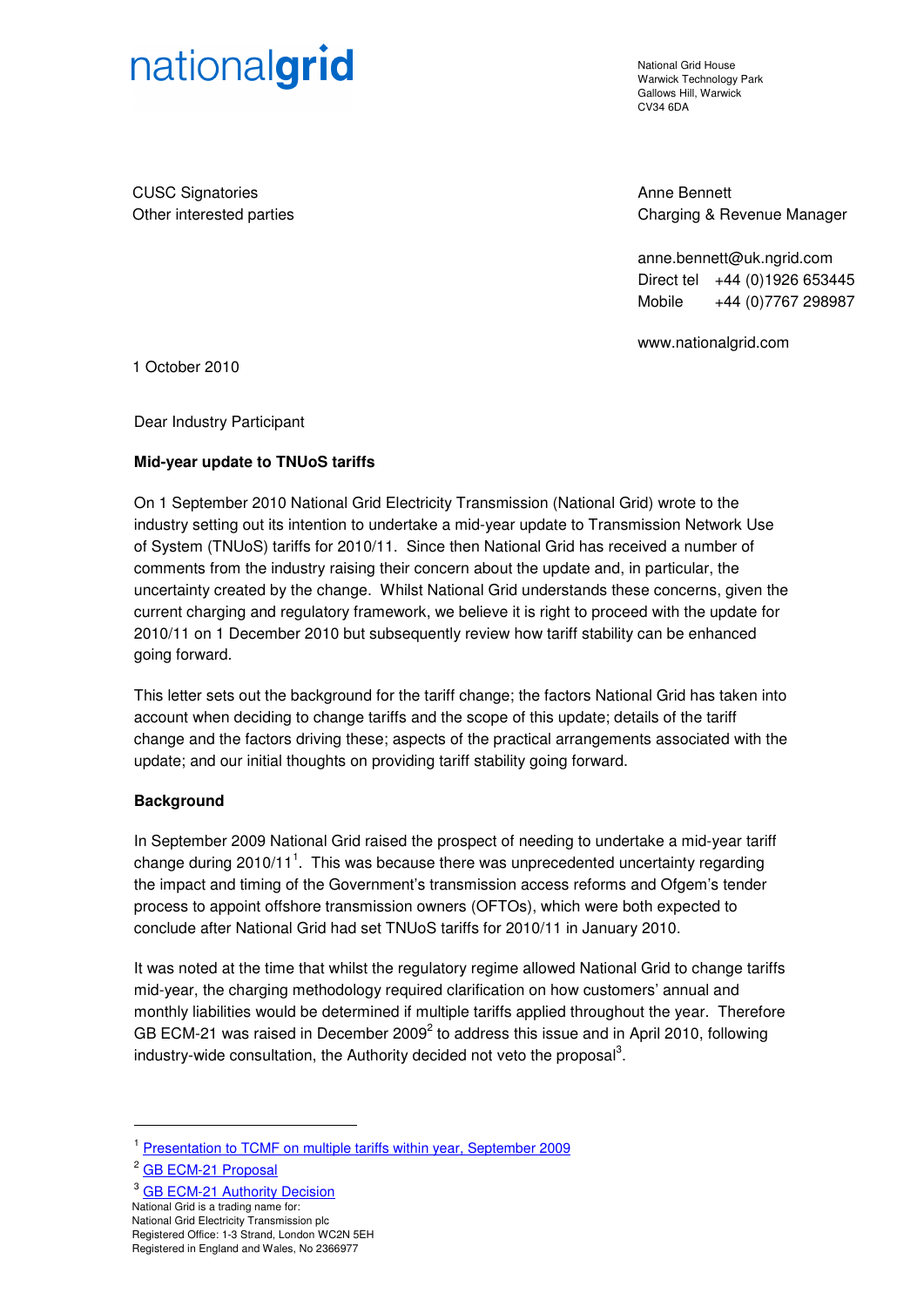Against this background, when TNUoS tariffs were set in January 2010, National Grid forecast the potential offshore costs and revenues that would be recovered from offshore users, as this was expected to reduce the impact of any mid-year update. These forecasts were premised on preferred bidders being appointed in April / May 2010 and go-live occurring on 24 June 2010 (six months after go-active, which occurred on 24 December 2009)<sup>4</sup>. It was also noted that National Grid expected to update TNUoS tariffs once preferred bidders were appointed. This finally occurred on 5 August 2010 $^5$ .

National Grid subsequently published draft updated tariffs on 1 September 2010<sup>6</sup> with an implementation timetable that would mean final tariffs would be published on 1 October 2010 for implementation two months later on 1 December, in accordance with the notice periods set out in the Connection and Use of System Code (CUSC). National Grid stated that this was contingent on receiving consent from the Authority to reduce the 150 day notice period set out in National Grid's transmission licence. This consent was subsequently received.

# **Decision to change tariffs during 2010/11**

# The case for changing tariffs during 2010/11

National Grid has considered the case for undertaking a mid-year tariff change verses relying upon the existing revenue correction mechanism in regulatory framework (the so-called kt mechanism). In considering whether or not to undertake a mid-year tariff update National Grid has taken account of:

- $\Box$  the revenue that will be recovered from generation and demand customers during 2010/11 with and without a tariff change;
- $\Box$  the impact on stability of the tariff change; and
- $\Box$  the information that had previously been provided to the industry.

National Grid considers the kt-mechanism would only provide a partial solution to changes in allowed revenue, as it considers the total over or under revenue recovery position and does not take account of how this position was derived from generation and demand charges. The nature of the changes to offshore revenues and the proportion recoverable from offshore generators during 2010/11 means that without a tariff change all generation would benefit from lower transmission charges and all suppliers would be disadvantaged by higher transmission charges. The magnitude of the deviation from the target G / D split would be significant and much greater than any variances seen before. This would not be addressed in future years thereby providing a windfall benefit to some customers at the expense of others. Such circumstances were envisaged in the development of GB ECM-21 i.e. tariff changes to maintain the G / D split defined in the charging methodology, although the magnitude of the actual required change is larger than expected, for the reasons set out in this letter.

 $\overline{a}$ 

<sup>4</sup> [Guidance note on the process to asset transfer](http://www.ofgem.gov.uk/Pages/MoreInformation.aspx?docid=1&refer=Networks/offtrans/rott) 

<sup>&</sup>lt;sup>5</sup> Publication of Preferred Bidders, 5 August 2010

<sup>&</sup>lt;sup>6</sup> Notice of draft updated tariffs for 2010/11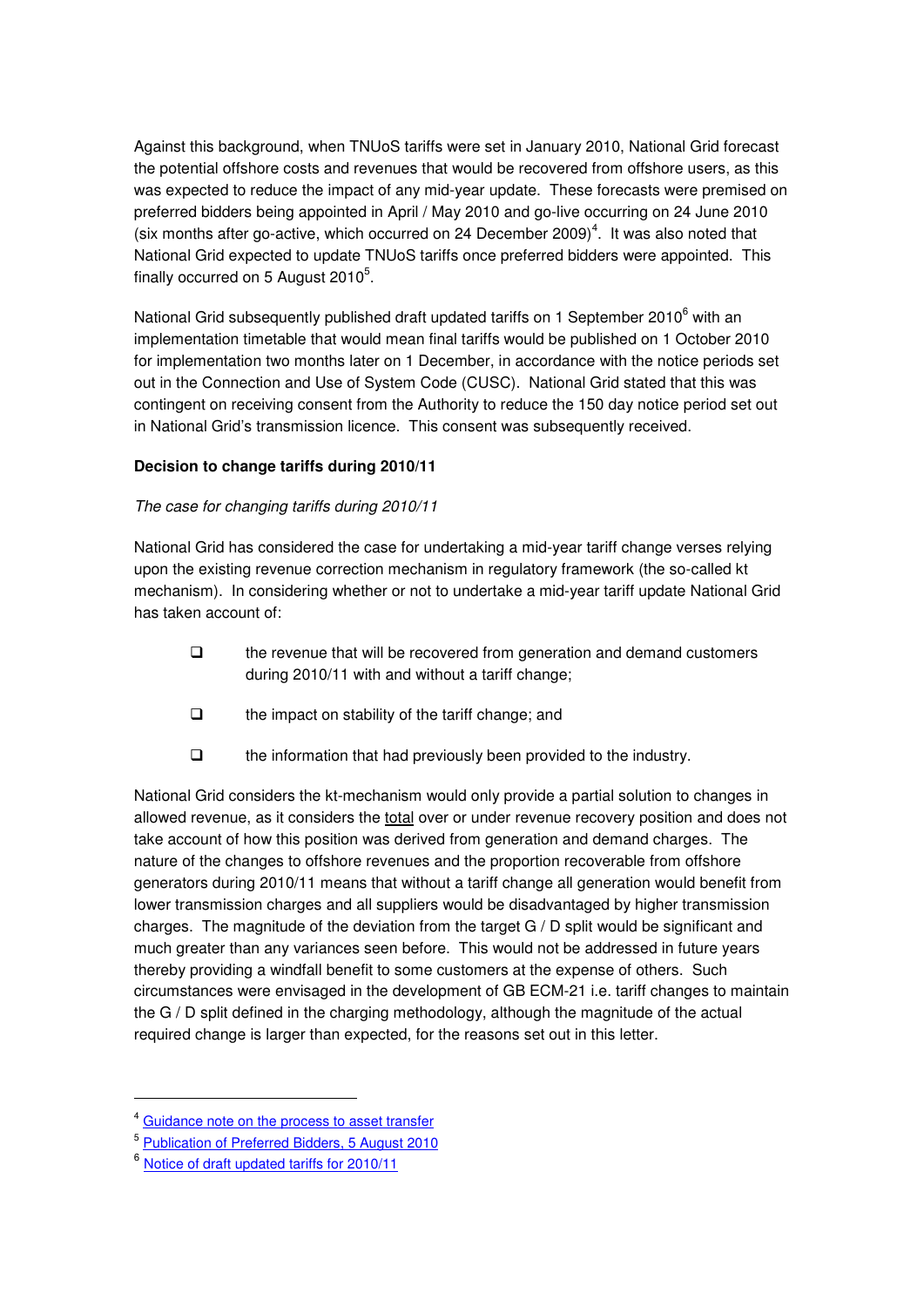Against this background, National Grid considers a mid-year tariff change is appropriate given the current charging and regulatory framework, as the kt-mechanism would not address the significant deviation from the target G / D split. However, it should be noted that in future years the overall revenue over / under recovery might be a significant driver in the decision to undertake a mid-year update, regardless of the G / D split.

National Grid understands the value that customers place on a stable charging regime. We have therefore set out our thoughts in this letter on the steps that we propose taking, or that are already being taken, which are intended to reduce the potential for future mid-year tariff changes. We also believe there is scope to provide more information that will help customers forecast tariffs more accurately going forward and we have set out our thoughts on this.

# Changes since setting tariffs in January 2010

Since setting tariffs in January 2010 a number of changes have occurred. These include:

- OFTO revenue requirements have substantially reduced for 2010/11 due to:
	- − changes to underlying project-specific costs of the OFTOs compared to those forecast in January 2010;
	- significant and unexpected delays to the commencement of the offshore regime. OFTOs are now expected to own the offshore assets from mid-December 2010 rather than 24 June – a delay of nearly 5 months – which reduces the revenue needed by OFTOs to fund their operations; and
	- the tender of the offshore transmission assets for Greater Gabbard has been re-started, to simplify the asset transfer arrangements in accordance with the revised offshore commencement arrangements, and this means one less OFTO will be appointed in 2010/11 than expected;
- □ both Scottish TOs costs have increased unexpectedly and therefore they are seeking to recover additional revenue from National Grid during 2010/11. The Scottish TOs believe these changes are exceptional and were unknown during the normal charge setting timelines. These incremental costs have subsequently been 'passed through' to National Grid under arrangements set out in the SO-TO Code;
- $\Box$  the generation charging base for 2010/11 has reduced following a number of TEC reductions that were unknown when tariffs were set in January 2010 but are effective during 2010/11; and
- $\Box$  the demand charging base for 2010/11 has been forecast to increase.

#### Scope of the changes incorporated in updated tariffs

National Grid would not normally expect to update tariffs mid-year where the only changes are to the charging base or its own allowed revenue, as this rightly retains an incentive on National Grid to make accurate forecasts when setting tariffs. National Grid expects TOs to act in a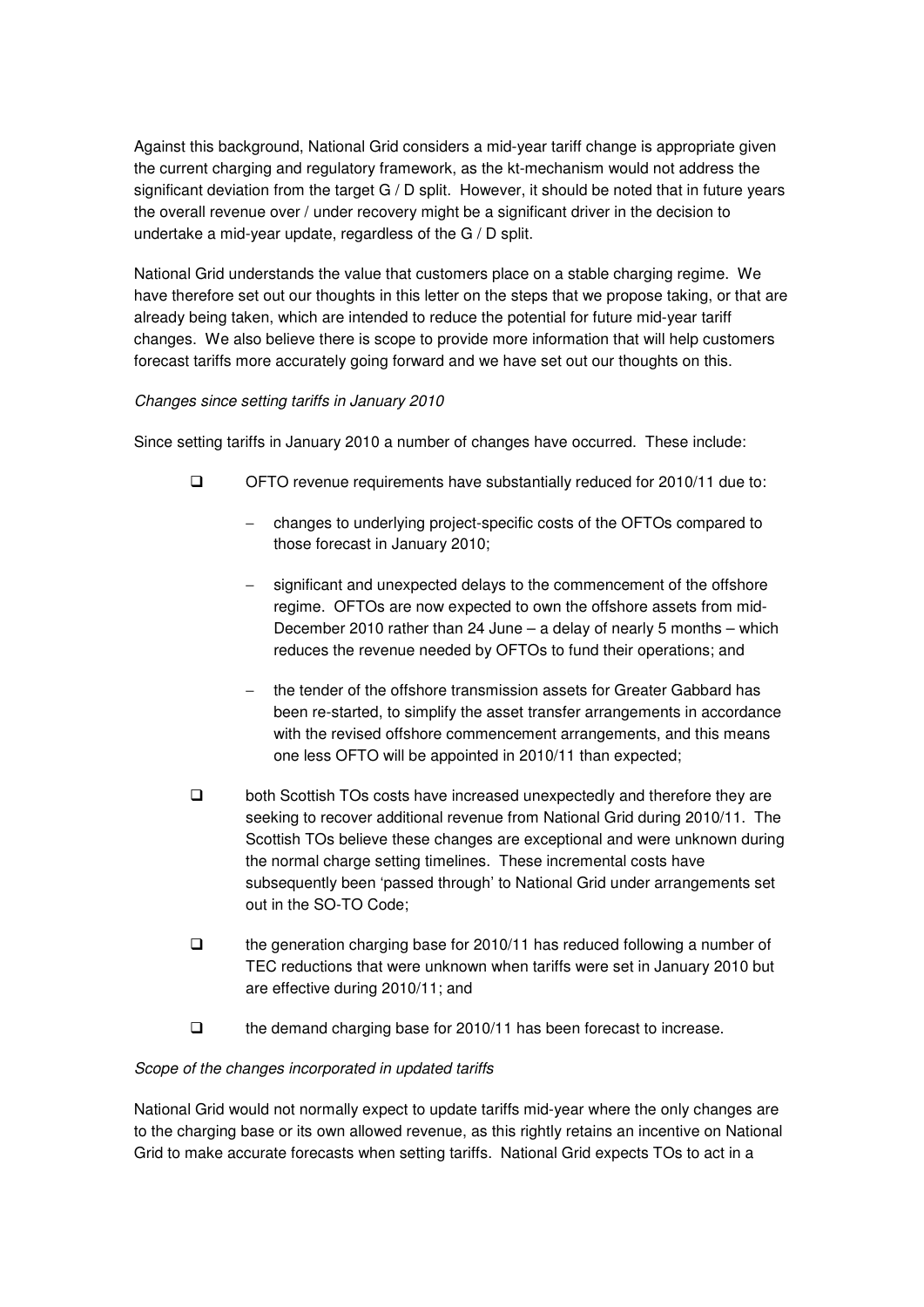similar matter, so they also have the same incentive to make accurate forecasts about their own businesses.

However, whilst the original trigger for raising GB ECM-21 was the anticipation of updating tariffs for offshore changes, it was noted that the mechanism could be used for other changes that might materialise and that the underlying charging methodology was not being altered. Against this background, the charging methodology does not currently provide the flexibility or an agreed basis to include some changes but exclude others when updating tariffs mid-year where these may either compound or lessen the overall tariff changes for different classes of customer. Therefore, having decided it was appropriate to change tariffs during 2010/11, National Grid also considers it appropriate to include all changes outlined above, as there is little justifiable and objective basis to do otherwise. Furthermore, if we were to use only partial information, it may be unclear to some customers what changes have been delayed for inclusion in future charges.

#### Timetable for the mid-year tariff update

National Grid has sought to balance the competing desires to give as much notice of the tariff change and to spread the change over as long a period as possible (by applying a shorter notice period). The timetable for updating tariffs has been driven by the availability and firmness of offshore revenue information. As National Grid received this in mid-August, there was limited scope to include a tariff change in 2010/11, particularly if the standard 150 day notice period requirement was maintained. National Grid therefore considered timetables that were based on shorter notice periods, noting this would require consent from the Authority.

National Grid also considered the availability and firmness of other information needed to update tariffs, taking into account the revised (longer) process for offshore asset transfer and the anticipated decision on GB ECM-26. We believe that beyond 1 October 2010 limited additional information will become available that would significantly impact tariffs, accordingly the earliest that final tariffs could be published is 1 October 2010. In this instance, National Grid believes that retaining the standard two-month notice period for changes to charges is most likely to enable customers to plan to accommodate the mid-year update. Therefore, given the earliest notification date and the desire to retain a two month notice, the updated tariffs will be implemented on **1 December 2010**.

Having developed this timetable and sought consent from the Authority to amend the standard notice periods, National Grid communicated this through the provision of draft tariff information on 1 September 2010. The notice was published as soon as possible to provide the greatest opportunity for parties to prepare and comment on the tariff change.

#### **Updated TNUoS tariffs for 2010/11**

The tariff changes that National Grid is seeking to make in 2010/11 affect:

- □ generation TNUoS tariffs applicable to all generation; and
- demand TNUoS tariffs for half-hourly (HH) and non half-hourly (NHH) demand.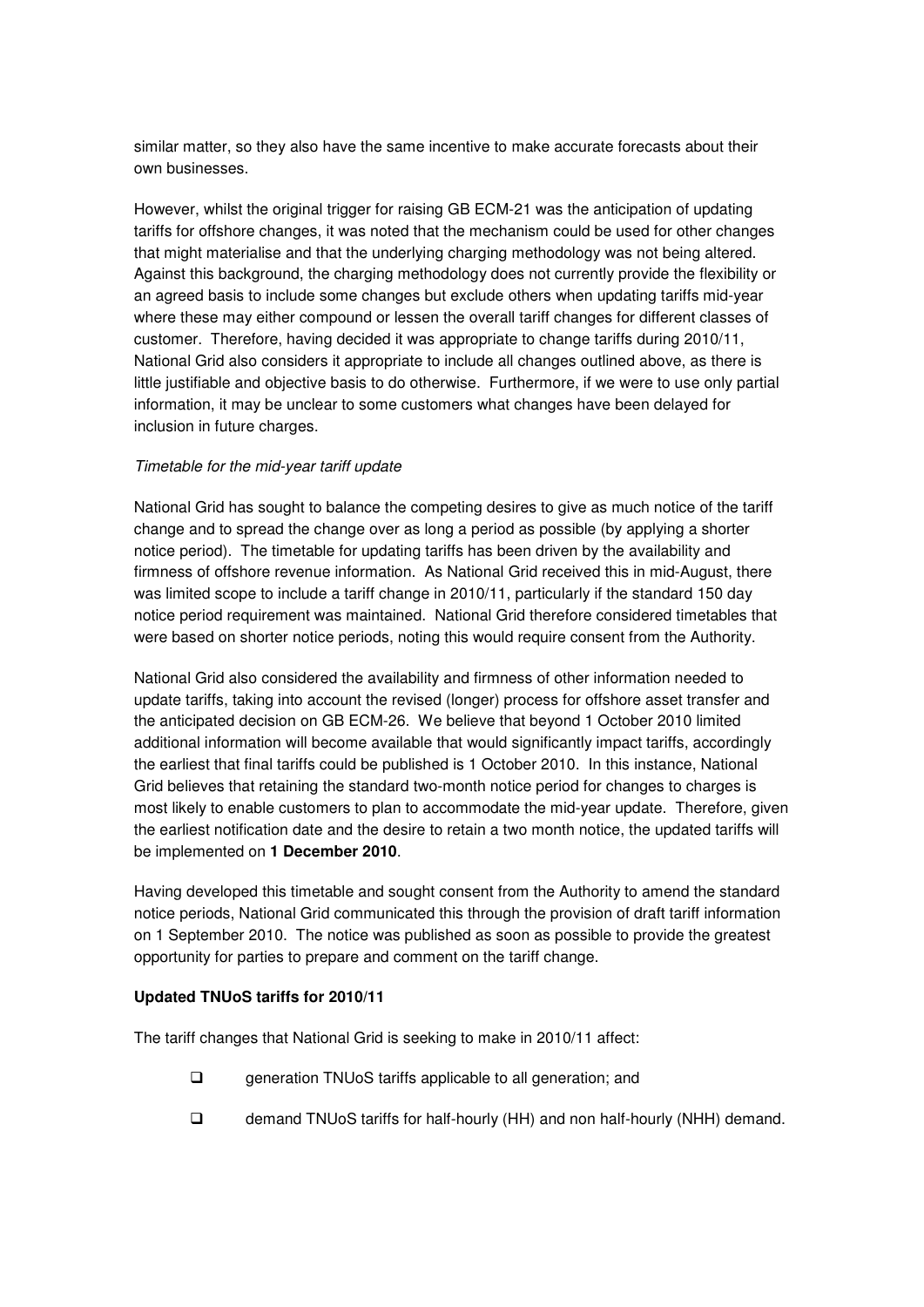The combination of changes to these tariffs will ensure that the correct total revenue is recovered in 2010/11 and, moreover, in the right proportions between onshore and offshore users, and also between generation and demand users. For the avoidance of doubt, there will be no change to the local onshore circuit and substation tariffs published in January 2010.

National Grid will provide separate information on the implementation of local offshore TNUoS tariffs in due course, as the process to offshore asset transfer progresses.

#### Updated tariffs for 2010/11

National Grid has published updated TNUoS tariffs for 2010/11 to take effect from 1 December 2010. For each generation and demand zone (as applicable), we have published:

- **updated generation, HH demand and NHH energy consumption tariffs**, which shall be included in the updated Statement of Use of System Charges, and reflect the tariffs that must be applied from 1 December 2010 in order to have the intended impact on revenue collection for the remaining months in  $2010/11$  – see Appendix A; and
- **effective generation and HH demand tariffs**, which are the weighted average tariffs for the year<sup>7</sup>, and <u>are used to determine annual and monthly</u> liabilities for 2010/11. The effective tariff also is the tariff that would have been applied from 1 April 2010 had all the information available now been known when tariffs were set in January 2010 – see Appendix B.
- an **average NHH energy consumption tariff** that a typical supplier would expect to pay over the course of the year assuming a stable demand portfolio – see Appendix B. It should be noted that each supplier's actual charging liability will be determined according to the volume consumed during each tariff period.

The zonal tariffs for short-term TEC (STTEC) and limited duration TEC (LDTEC) have been recalculated and are shown in Appendix C.

As the updated tariffs change the generation and demand residuals, the effective small generator discount has been recalculated to be £5.46/kW.

#### Summary of tariff changes during 2010/11

 $\overline{a}$ 

The following table summarises the key changes to effective tariffs, which reduce the total revenue collectable through generation and demand TNUoS charges by £38m.

|                                 | Change (£/kW) |
|---------------------------------|---------------|
| <b>Zonal Generation Tariffs</b> | 0.50          |
| Zonal HH Demand tariffs         | -0.68         |

 $^7$  The effective tariff / weighted average tariff is determined using the initial tariff and any updated tariff, and weighting these for the duration that the tariffs have applied.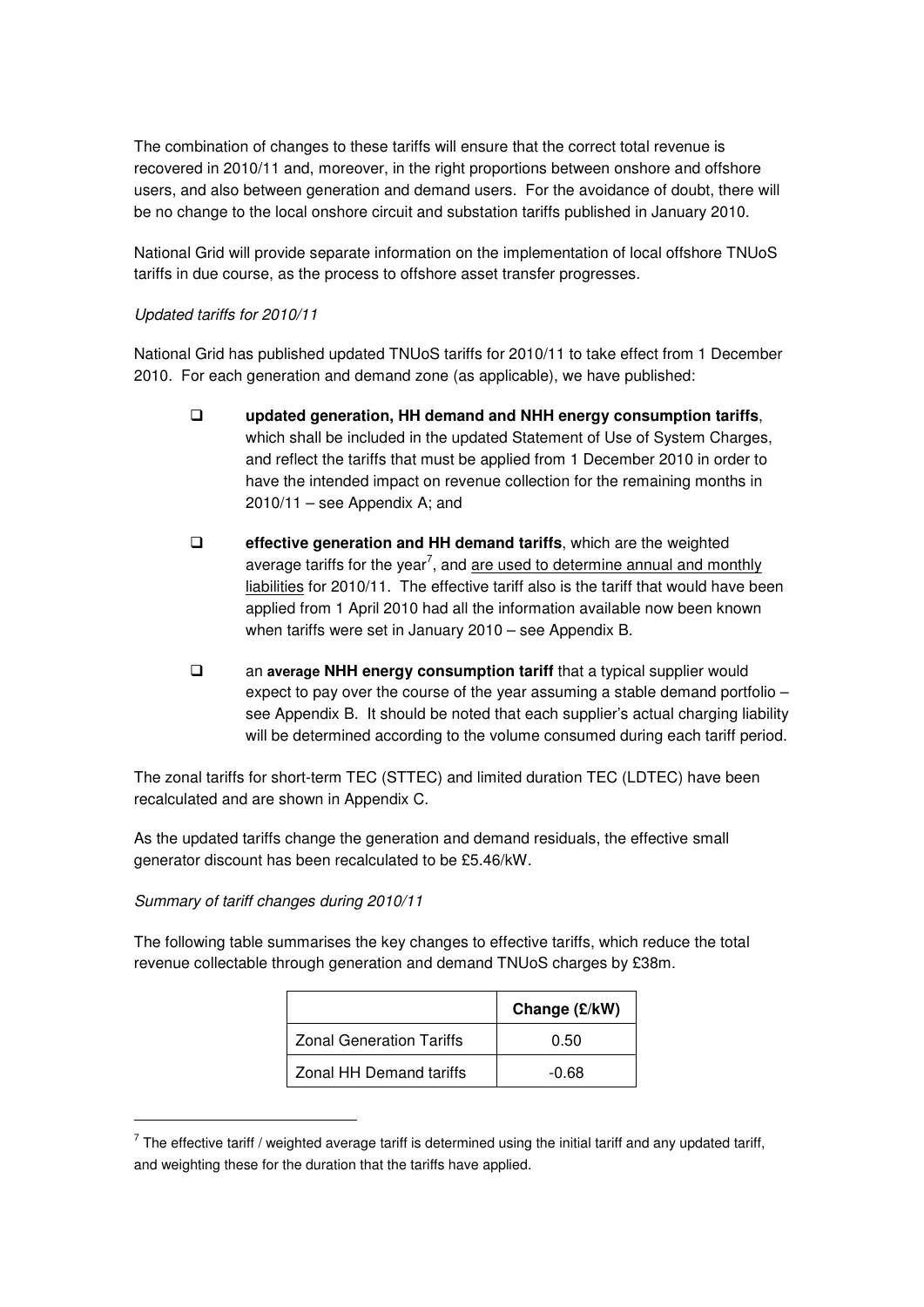In addition, average annual energy consumption tariffs have decreased by 0.09p/kWh on average, with zonal differences arising because of revised forecast revenue collection from half-hourly demand and charging bases in each demand zone.

The table shows that demand tariffs have reduced, due to the reduction in the demand target revenue. In contrast generation tariffs have increased, despite the reduction in generation target revenue. This is because whilst generation target revenue is reduced, this is more than offset by the reduction in revenues that are expected to be recovered from offshore generators. This means that the generation residual tariff must increase to ensure that generation as a whole (onshore plus offshore) pay 27% of total TNUoS revenues.

The final generation tariffs are lower than those published at the draft stage, as the generation charging base is higher than previously assumed because the Authority has yet to make a decision on GB ECM-26 $^8$  (which had been assumed to be not vetoed when draft tariffs were prepared). Demand tariffs are lower that draft tariffs primarily because of our revised forecast of the demand charging base, which has increased.

#### Information for Suppliers with non-half hourly (NHH) demand

In order to calculate suppliers' revised annual and monthly liabilities with NHH demand, suppliers' zonal consumption during each tariff period is required. National Grid will forecast the consumption of each supplier for the period that the initial tariff applied and will then derive the consumption during the period that updated tariff applies using suppliers' own forecast of total annual energy consumption. National Grid's forecast will be based on actual metered data, where available, and suppliers' consumption during the equivalent months in the previous year, using a similar methodology to that described in Appendix TN-7 in the Statement of the Use of System Charging Methodology.

National Grid intends to write to all suppliers during November with the data it has used to derive this forecast and suppliers will have the opportunity to comment on this forecast and, if necessary, discuss potential amendments. To the extent that either National Grid's or suppliers' energy consumption forecasts are different from the actual consumption during the relevant periods, an adjustment will be made during the initial demand reconciliation.

#### Generation and Initial Demand Reconciliation

 $\overline{a}$ 

National Grid will undertake generation and initial demand reconciliation in the timescales set out in the CUSC. These will continue to adjust for actual exports for generation in negative generation zones and for actual triad demand and consumption for all suppliers.

#### Calculation of revised TNUoS liabilities and Examples

Appendix D details how customers can calculate revised monthly and annual TNUoS liabilities. National Grid has also provided in Appendix E examples of how revised annual and monthly charging liabilities will be determined before and after the tariff change for generation and demand. These also show how reconciliation will be undertaken.

<sup>&</sup>lt;sup>8</sup> If the Authority subsequently makes a decision to 'not veto' GB ECM-26 for 2010/11, National Grid does not intend to further update TNUoS tariffs within 2010/11.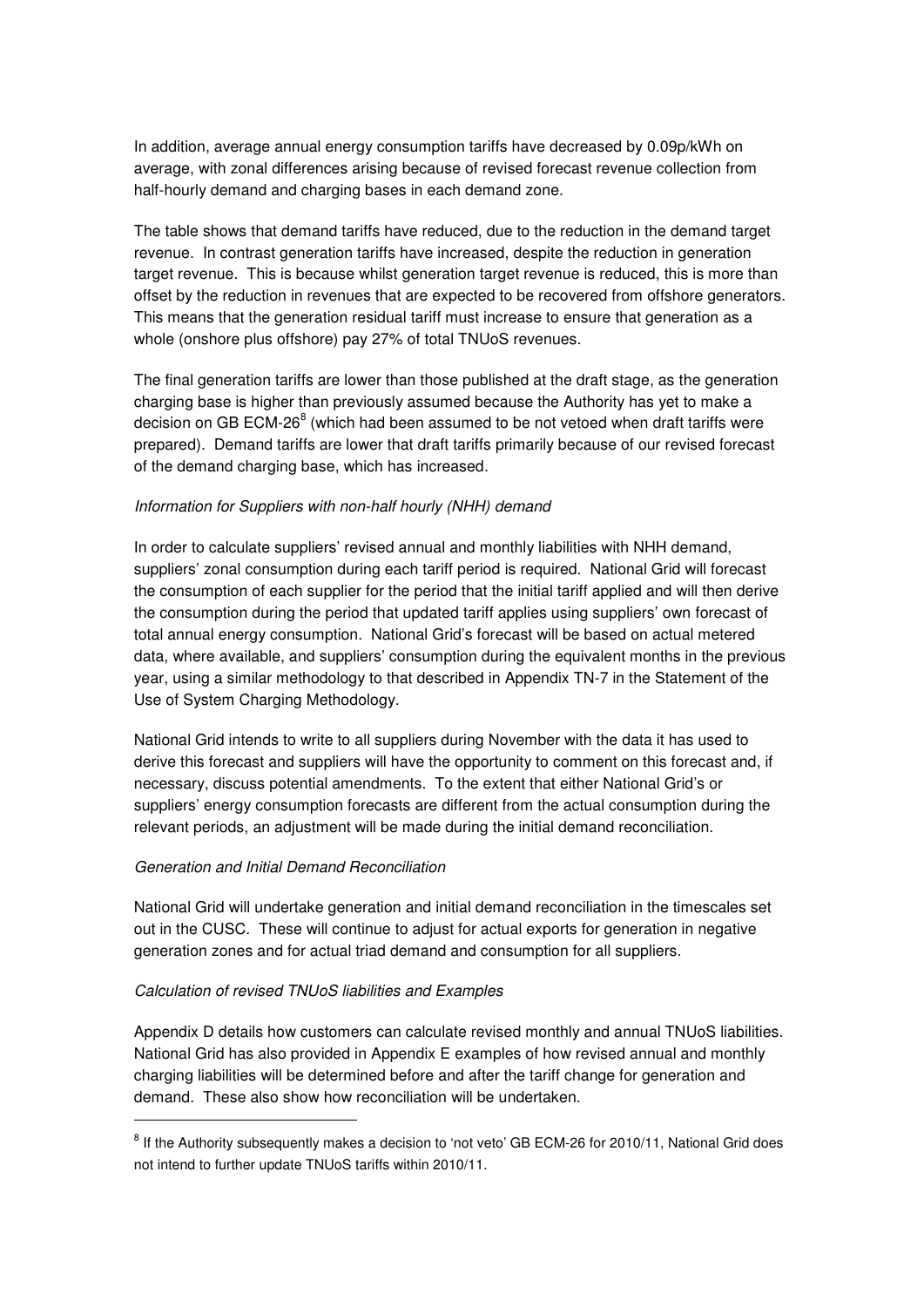# **Changes to Backing Sheets**

National Grid has amended the format of the backing sheets that accompany monthly invoices for use of system charges. These changes have been necessary to enable customers to clearly see how annual and monthly liabilities have been determined when multiple tariffs apply during the year. A sample of the updated backing sheets for generation and demand that will be included with invoices dated 1 December 2010 has been placed on National Grid's website $^9$ . Customers are encouraged to familiarise themselves with the revised layout before receiving invoices for December, which become due for payment on or before 15th December.

# **Updates to the Statement of Use of System Charges**

The Statement of Use of System Charges is designed to ensure that customers can make a reasonable estimate of these charges. Against this background, National Grid believes several revisions to this statement will be required throughout 2010/11 as and when TNUoS tariffs are updated. Accordingly, National Grid envisages updating the statement on 1 December 2010 to align with the changes to wider generation and demand tariffs. Further revisions will be needed when each local offshore tariff is determined. Where data availability permits, National Grid will seek to limit the number of revisions by making several changes at once.

# **Improving stability in charges**

National Grid recognises the importance of a stable charging regime and continues to believe this is an important aspect of facilitating competition between generators and between suppliers. National Grid is keen to work with the industry, onshore / offshore TOs, and Ofgem to develop the charging and regulatory framework to promote stability in TNUoS charges whilst also facilitating the achievement of the other charging objectives.

Greater experience of operating in the offshore regime should enable better forecasts of offshore revenues to be made and the exceptional events that delayed the commencement of the offshore regime are unlikely to be repeated. However, the project specific nature of the offshore tenders and the associated timetables mean that there may still be instances where a mid-year tariff change could be considered. If events similar to 2010/11 transpire in future years and a mid-year tariff update is potentially required, National Grid believes greater industry engagement to develop the timetable for any change is highly desirable. However, there may be instances, as in 2010/11, where the opportunity to do this is limited by virtue of when updated information becomes available within the year.

We anticipate recent changes to the user commitment arrangements that require generators to provide longer periods of notice for TEC reductions (without payment of a TEC reduction charge) are likely to improve the firmness of the information National Grid uses to set the generation charging base, which is likely to reduce the impact that any TEC reductions would have on a future within-year tariff change. National Grid is also already working with the Scottish TOs and Ofgem to clarify the arrangements by which they can change their revenue requirements mid-year and this will be extended to include the offshore TOs.

 $\overline{a}$ 

<sup>&</sup>lt;sup>9</sup> Sample backing sheet changes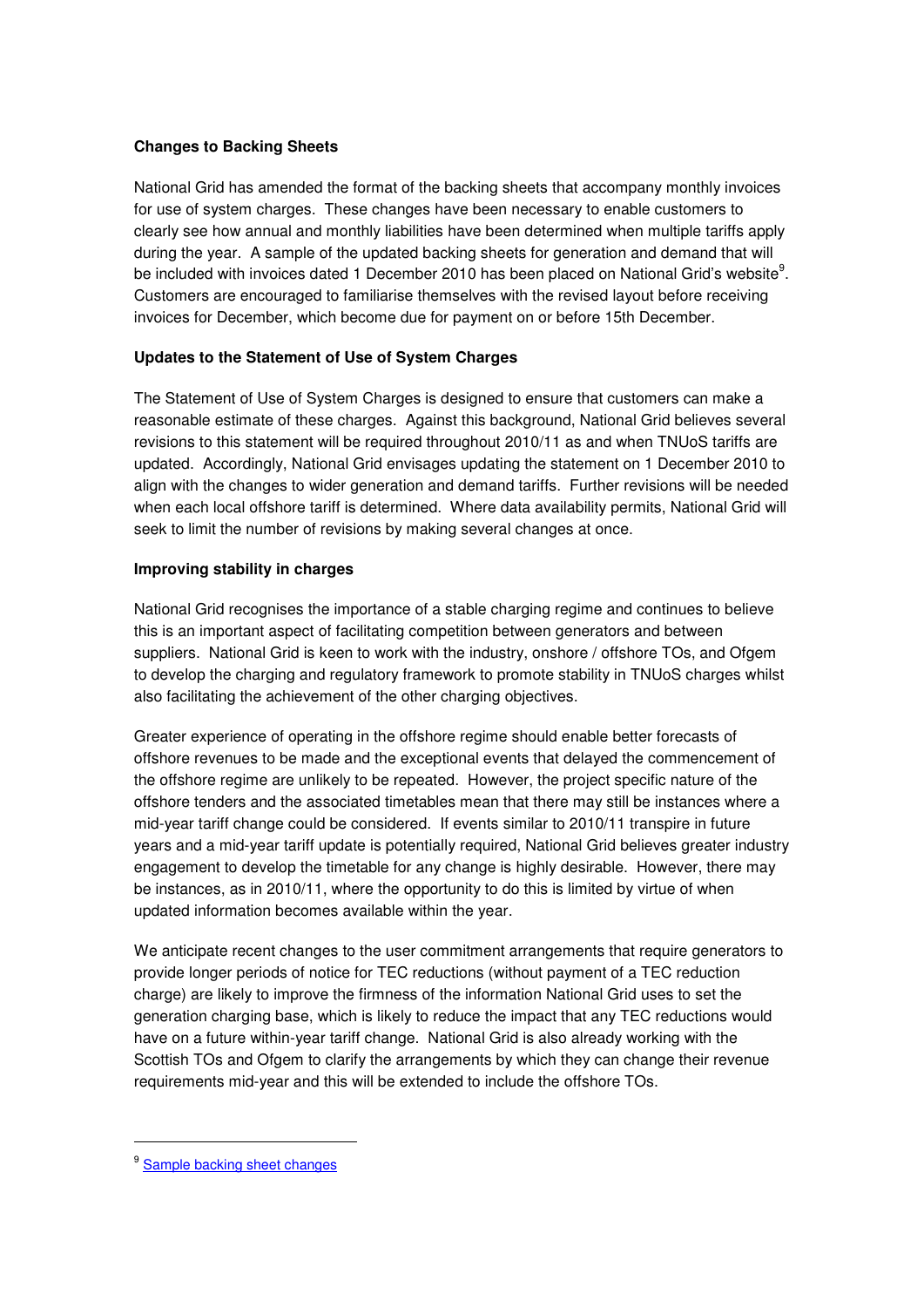National Grid will also consider how greater transparency can be provided over the revenue assumptions and uncertainties when setting tariffs. Clearly, any confidentiality issues that might arise will need to be respected. Nevertheless, we hope to include additional information in the 2010 5-Year Information Paper, which we anticipate publishing in December 2010. We will also consider arrangements to update revenue information during the year. We believe this should help customers better forecast the future path of tariffs.

National Grid would welcome views on how improved stability in charges can be achieved, either through the existing charging regime or through framework changes that could be progressed as part or outside Ofgem's recently announced transmission charging review<sup>10</sup>.

Yours faithfully,

 $\overline{a}$ 

**Anne Bennett**  Charging & Revenue Manager

<sup>10</sup> <http://www.ofgem.gov.uk/networks/trans/pt/pages/projecttransmit.aspx>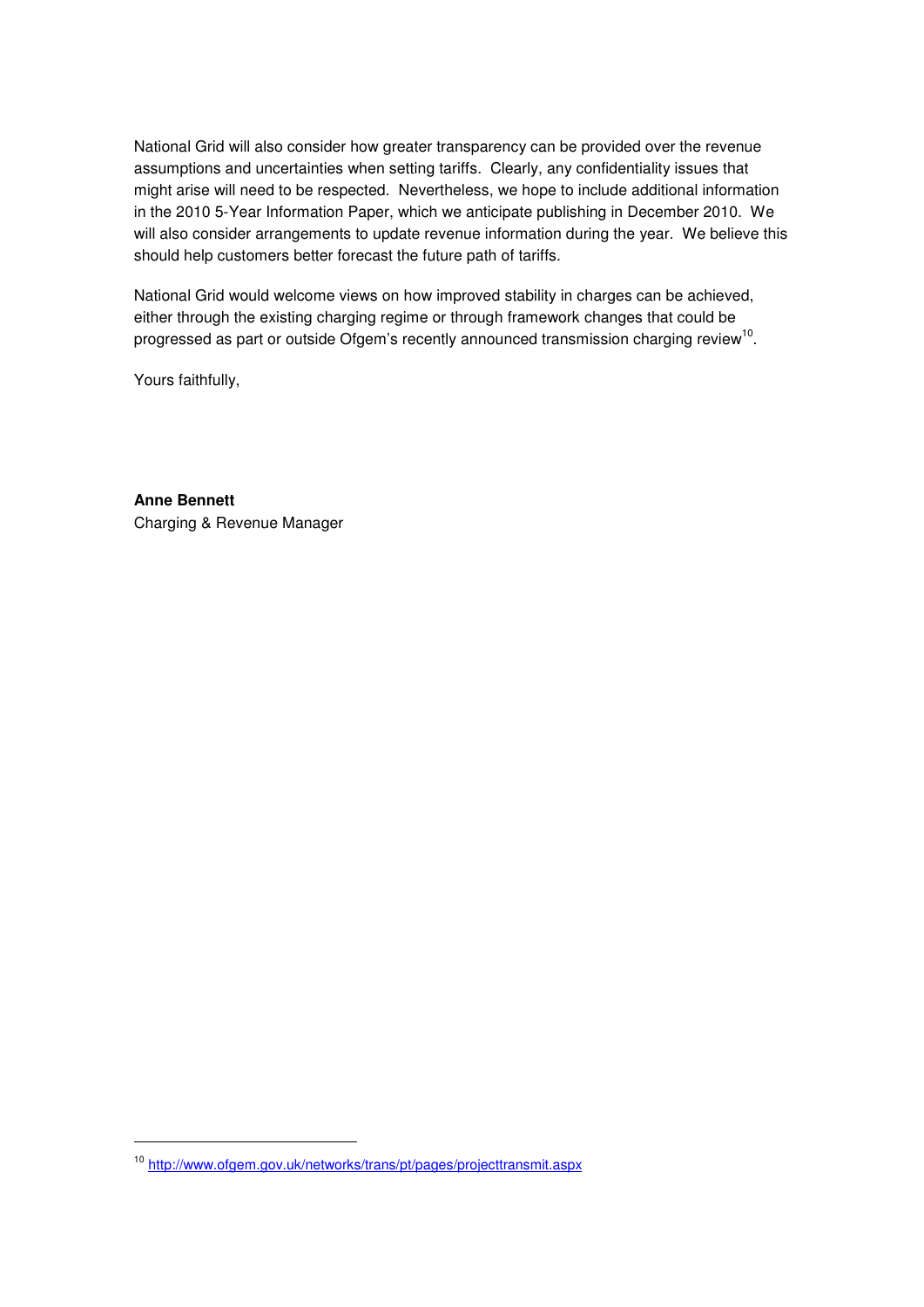# **Appendix A: Updated tariffs for 2010/11**

Tariffs quoted to 2dp for clarity

# Generation Tariffs

| Zone No.       | <b>Zone Name</b>          | <b>Current</b><br><b>Tariff</b><br>(E/KW) | <b>Updated</b><br>Tariff (£/kW) | <b>Difference</b><br>(E/KW) |
|----------------|---------------------------|-------------------------------------------|---------------------------------|-----------------------------|
| 1              | North Scotland            | 20.08                                     | 21.56                           | 1.49                        |
| $\overline{c}$ | Peterhead                 | 18.71                                     | 20.19                           | 1.49                        |
| 3              | Western Highland & Skye   | 22.79                                     | 24.28                           | 1.49                        |
| 4              | Central Highlands         | 17.63                                     | 19.12                           | 1.49                        |
| 5              | Argyll                    | 13.34                                     | 14.82                           | 1.49                        |
| 6              | Stirlingshire             | 13.44                                     | 14.92                           | 1.49                        |
| 7              | South Scotland            | 12.49                                     | 13.97                           | 1.49                        |
| 8              | Auchencrosh               | 10.91                                     | 12.40                           | 1.49                        |
| 9              | Humber & Lancashire       | 5.42                                      | 6.90                            | 1.49                        |
| 10             | North East England        | 8.79                                      | 10.28                           | 1.49                        |
| 11             | Anglesey                  | 6.17                                      | 7.66                            | 1.49                        |
| 12             | Dinorwig                  | 5.50                                      | 6.98                            | 1.49                        |
| 13             | South Yorks & North Wales | 3.59                                      | 5.08                            | 1.49                        |
| 14             | Midlands                  | 1.56                                      | 3.05                            | 1.49                        |
| 15             | South Wales & Gloucester  | 0.39                                      | 1.88                            | 1.49                        |
| 16             | Central London            | $-6.41$                                   | $-4.93$                         | 1.49                        |
| 17             | South East                | 0.81                                      | 2.29                            | 1.49                        |
| 18             | Oxon & South Coast        | $-1.36$                                   | 0.12                            | 1.49                        |
| 19             | Wessex                    | $-2.64$                                   | $-1.15$                         | 1.49                        |
| 20             | Peninsula                 | $-5.87$                                   | $-4.39$                         | 1.49                        |

HH Demand Tariffs (includes Small Generators adjustment)

| Zone No.        | <b>Zone Name</b>  | <b>Current</b><br><b>Zonal Tariff</b><br>(E/KW) | <b>Updated</b><br>Tariff (£/kW) | <b>Difference</b><br>(E/KW) |
|-----------------|-------------------|-------------------------------------------------|---------------------------------|-----------------------------|
|                 | Northern Scotland | 5.87                                            | 3.84                            | $-2.03$                     |
| $\mathcal{P}$   | Southern Scotland | 11.22                                           | 9.19                            | $-2.03$                     |
| 3               | Northern          | 14.52                                           | 12.50                           | $-2.03$                     |
| 4               | North West        | 18.43                                           | 16.40                           | $-2.03$                     |
| 5               | Yorkshire         | 18.34                                           | 16.32                           | $-2.03$                     |
| 6               | N Wales & Mersey  | 18.89                                           | 16.87                           | $-2.03$                     |
| 7               | East Midlands     | 20.93                                           | 18.91                           | $-2.03$                     |
| 8               | Midlands          | 22.69                                           | 20.67                           | $-2.03$                     |
| 9               | Eastern           | 21.84                                           | 19.81                           | $-2.03$                     |
| 10              | South Wales       | 22.52                                           | 20.50                           | $-2.03$                     |
| 11              | South East        | 24.63                                           | 22.61                           | $-2.03$                     |
| 12 <sup>2</sup> | London            | 26.76                                           | 24.73                           | $-2.03$                     |
| 13              | Southern          | 25.49                                           | 23.47                           | $-2.03$                     |
| 14              | South Western     | 26.06                                           | 24.03                           | $-2.03$                     |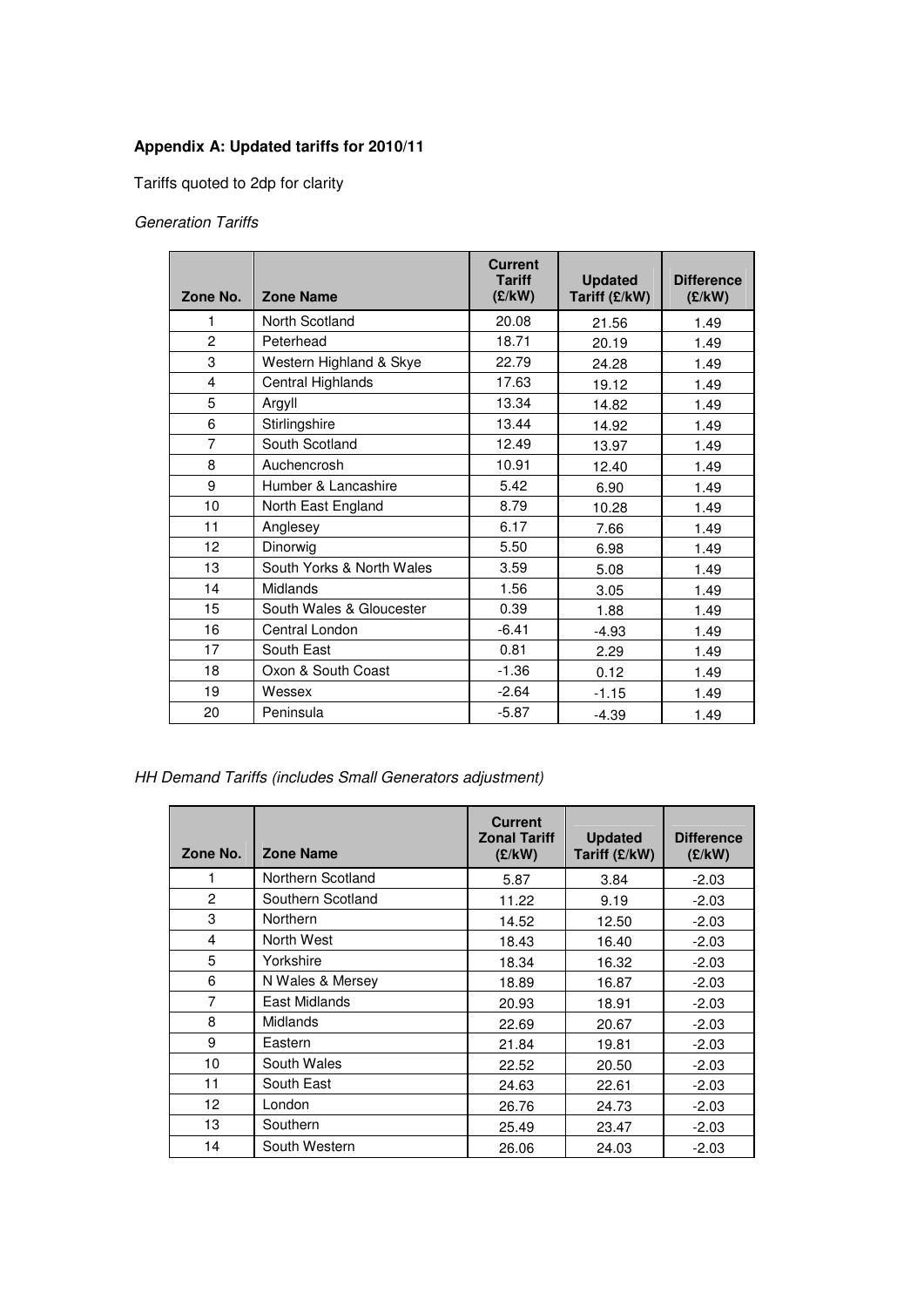| Zone No.       | <b>Zone Name</b>  | <b>Current</b><br>Zonal<br><b>Tariff</b><br>(p/kWh) | <b>Updated</b><br><b>Tariff</b><br>(p/kWh) | <b>Difference</b><br>(p/kWh) |
|----------------|-------------------|-----------------------------------------------------|--------------------------------------------|------------------------------|
|                | Northern Scotland | 0.79                                                | 0.58                                       | $-0.21$                      |
| $\overline{c}$ | Southern Scotland | 1.55                                                | 1.33                                       | $-0.22$                      |
| 3              | Northern          | 1.99                                                | 1.78                                       | $-0.22$                      |
| 4              | North West        | 2.55                                                | 2.34                                       | $-0.22$                      |
| 5              | Yorkshire         | 2.52                                                | 2.25                                       | $-0.27$                      |
| 6              | N Wales & Mersey  | 2.63                                                | 2.47                                       | $-0.16$                      |
| $\overline{7}$ | East Midlands     | 2.89                                                | 2.65                                       | $-0.24$                      |
| 8              | <b>Midlands</b>   | 3.18                                                | 2.96                                       | $-0.23$                      |
| 9              | Eastern           | 3.03                                                | 2.75                                       | $-0.28$                      |
| 10             | South Wales       | 3.03                                                | 2.77                                       | $-0.26$                      |
| 11             | South East        | 3.38                                                | 3.17                                       | $-0.20$                      |
| 12             | London            | 3.60                                                | 3.29                                       | $-0.31$                      |
| 13             | Southern          | 3.54                                                | 3.33                                       | $-0.21$                      |
| 14             | South Western     | 3.55                                                | 3.38                                       | $-0.17$                      |

NHH Energy Consumption Tariffs (includes Small Generators adjustment)

Small generator discount =  $£5.37/kW$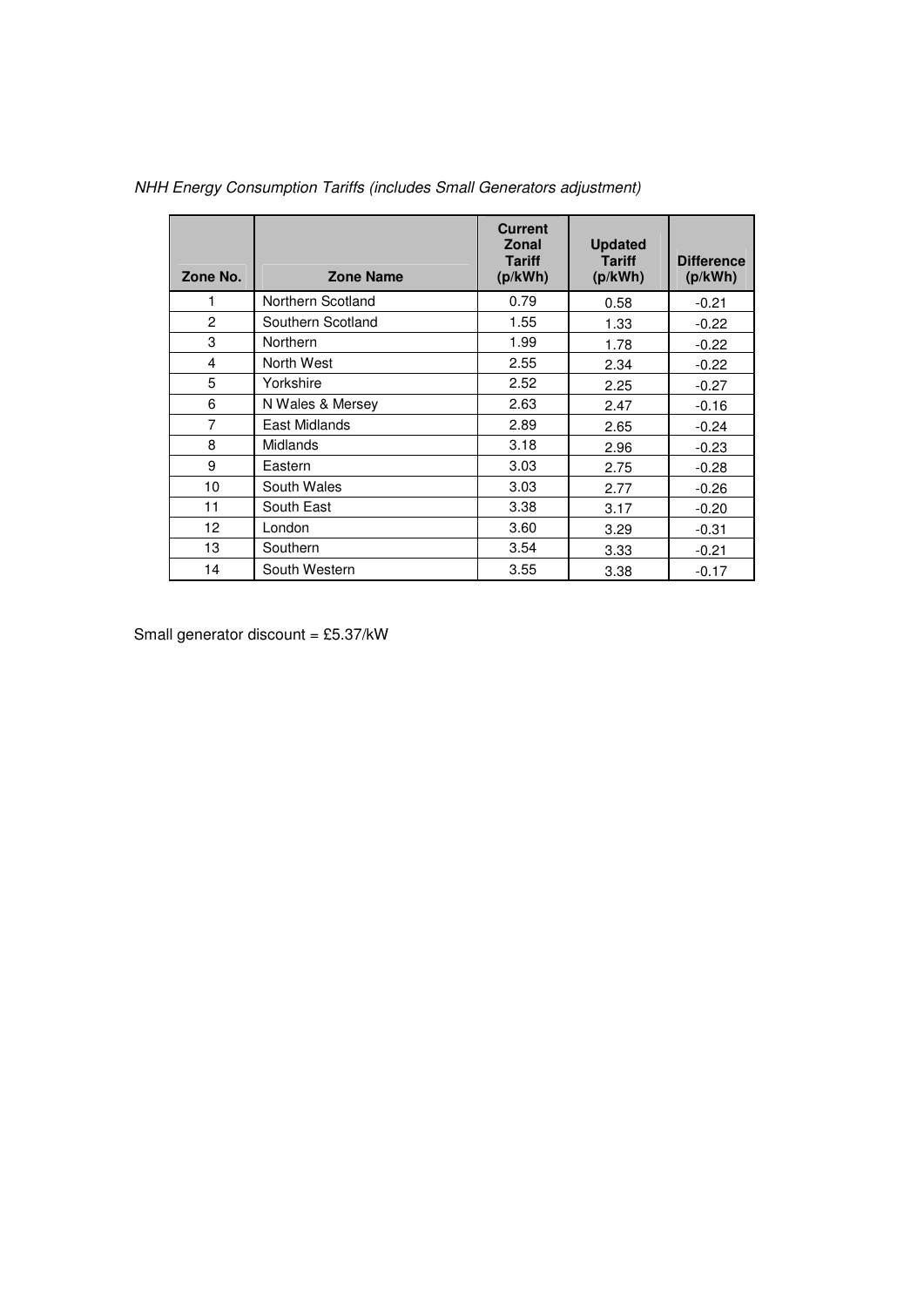# **Appendix B: Effective tariffs for 2010/11**

Tariffs quoted to 2dp for clarity

# Generation Tariffs

| Zone<br>No.    | <b>Zone Name</b>          | <b>Current Zonal</b><br>Tariff (£/kW) | <b>Updated</b><br><b>Effective</b><br>Tariff (£/kW) | <b>Difference</b><br>(E/KW) |
|----------------|---------------------------|---------------------------------------|-----------------------------------------------------|-----------------------------|
| 1              | North Scotland            | 20.08                                 | 20.57                                               | 0.50                        |
| $\overline{2}$ | Peterhead                 | 18.71                                 | 19.20                                               | 0.50                        |
| 3              | Western Highland & Skye   | 22.79                                 | 23.29                                               | 0.50                        |
| 4              | Central Highlands         | 17.63                                 | 18.13                                               | 0.50                        |
| 5              | Argyll                    | 13.34                                 | 13.83                                               | 0.50                        |
| 6              | Stirlingshire             | 13.44                                 | 13.93                                               | 0.50                        |
| $\overline{7}$ | South Scotland            | 12.49                                 | 12.98                                               | 0.50                        |
| 8              | Auchencrosh               | 10.91                                 | 11.40                                               | 0.50                        |
| 9              | Humber & Lancashire       | 5.42                                  | 5.91                                                | 0.50                        |
| 10             | North East England        | 8.79                                  | 9.29                                                | 0.50                        |
| 11             | Anglesey                  | 6.17                                  | 6.67                                                | 0.50                        |
| 12             | Dinorwig                  | 5.50                                  | 5.99                                                | 0.50                        |
| 13             | South Yorks & North Wales | 3.59                                  | 4.09                                                | 0.50                        |
| 14             | Midlands                  | 1.56                                  | 2.06                                                | 0.50                        |
| 15             | South Wales & Gloucester  | 0.39                                  | 0.89                                                | 0.50                        |
| 16             | Central London            | $-6.41$                               | $-5.92$                                             | 0.50                        |
| 17             | South East                | 0.81                                  | 1.30                                                | 0.50                        |
| 18             | Oxon & South Coast        | $-1.36$                               | $-0.87$                                             | 0.50                        |
| 19             | Wessex                    | $-2.64$                               | $-2.14$                                             | 0.50                        |
| 20             | Peninsula                 | $-5.87$                               | $-5.38$                                             | 0.50                        |

HH Demand Tariffs (includes Small Generators adjustment)

| Zone<br>No.    | Zone Name.        | <b>Current Zonal</b><br>Tariff (£/kW) | <b>Updated</b><br><b>Effective</b><br>Tariff (£/kW) | <b>Difference</b><br>(E/KW) |
|----------------|-------------------|---------------------------------------|-----------------------------------------------------|-----------------------------|
| 1              | Northern Scotland | 5.87                                  | 5.19                                                | $-0.68$                     |
| $\mathfrak{p}$ | Southern Scotland | 11.22                                 | 10.54                                               | $-0.68$                     |
| 3              | Northern          | 14.52                                 | 13.85                                               | $-0.68$                     |
| 4              | North West        | 18.43                                 | 17.75                                               | $-0.68$                     |
| 5              | Yorkshire         | 18.34                                 | 17.67                                               | $-0.68$                     |
| 6              | N Wales & Mersey  | 18.89                                 | 18.22                                               | $-0.68$                     |
| 7              | East Midlands     | 20.93                                 | 20.26                                               | $-0.68$                     |
| 8              | Midlands          | 22.69                                 | 22.02                                               | $-0.68$                     |
| 9              | Eastern           | 21.84                                 | 21.16                                               | $-0.68$                     |
| 10             | South Wales       | 22.52                                 | 21.85                                               | $-0.68$                     |
| 11             | South East        | 24.63                                 | 23.96                                               | $-0.68$                     |
| 12             | London            | 26.76                                 | 26.08                                               | $-0.68$                     |
| 13             | Southern          | 25.49                                 | 24.82                                               | $-0.68$                     |
| 14             | South Western     | 26.06                                 | 25.38                                               | $-0.68$                     |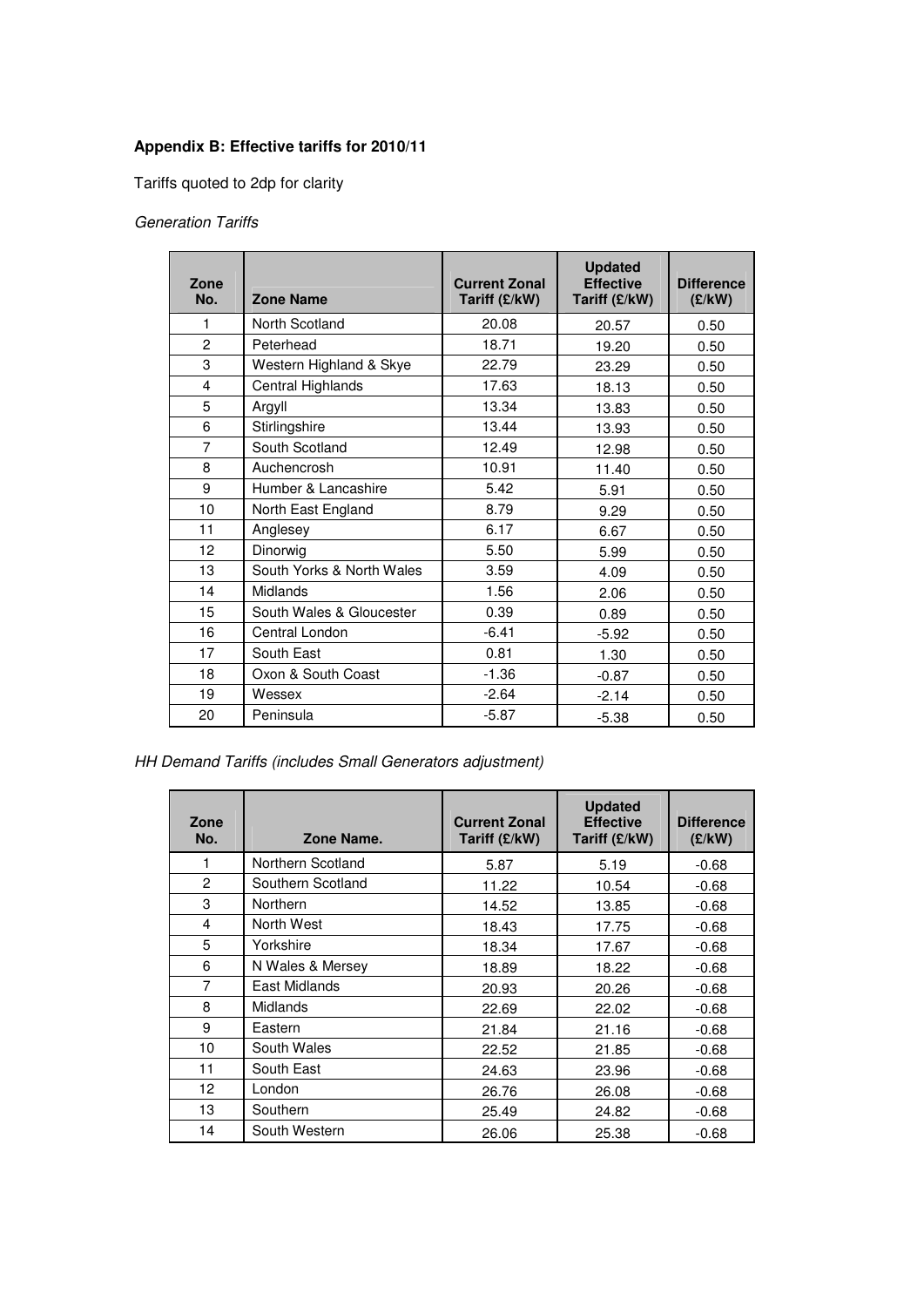| Zone<br>No.  | <b>Zone Name</b>  | <b>Current Zonal</b><br>Tariff (p/kWh) | <b>Annual</b><br><b>Average Tariff</b><br>(p/kWh) | <b>Difference</b><br>(p/kWh) |
|--------------|-------------------|----------------------------------------|---------------------------------------------------|------------------------------|
| 1            | Northern Scotland | 0.79                                   | 0.71                                              | $-0.08$                      |
| $\mathbf{2}$ | Southern Scotland | 1.55                                   | 1.46                                              | $-0.09$                      |
| 3            | <b>Northern</b>   | 1.99                                   | 1.91                                              | $-0.09$                      |
| 4            | North West        | 2.55                                   | 2.47                                              | $-0.09$                      |
| 5            | Yorkshire         | 2.52                                   | 2.41                                              | $-0.11$                      |
| 6            | N Wales & Mersey  | 2.63                                   | 2.56                                              | $-0.06$                      |
| 7            | East Midlands     | 2.89                                   | 2.79                                              | $-0.10$                      |
| 8            | <b>Midlands</b>   | 3.18                                   | 3.09                                              | $-0.09$                      |
| 9            | Eastern           | 3.03                                   | 2.92                                              | $-0.11$                      |
| 10           | South Wales       | 3.03                                   | 2.92                                              | $-0.10$                      |
| 11           | South East        | 3.38                                   | 3.30                                              | $-0.08$                      |
| 12           | London            | 3.60                                   | 3.48                                              | $-0.13$                      |
| 13           | Southern          | 3.54                                   | 3.45                                              | $-0.08$                      |
| 14           | South Western     | 3.55                                   | 3.48                                              | $-0.07$                      |

NHH Energy Consumption Tariffs (includes Small Generators adjustment)

Small generator discount =  $£5.46/kW$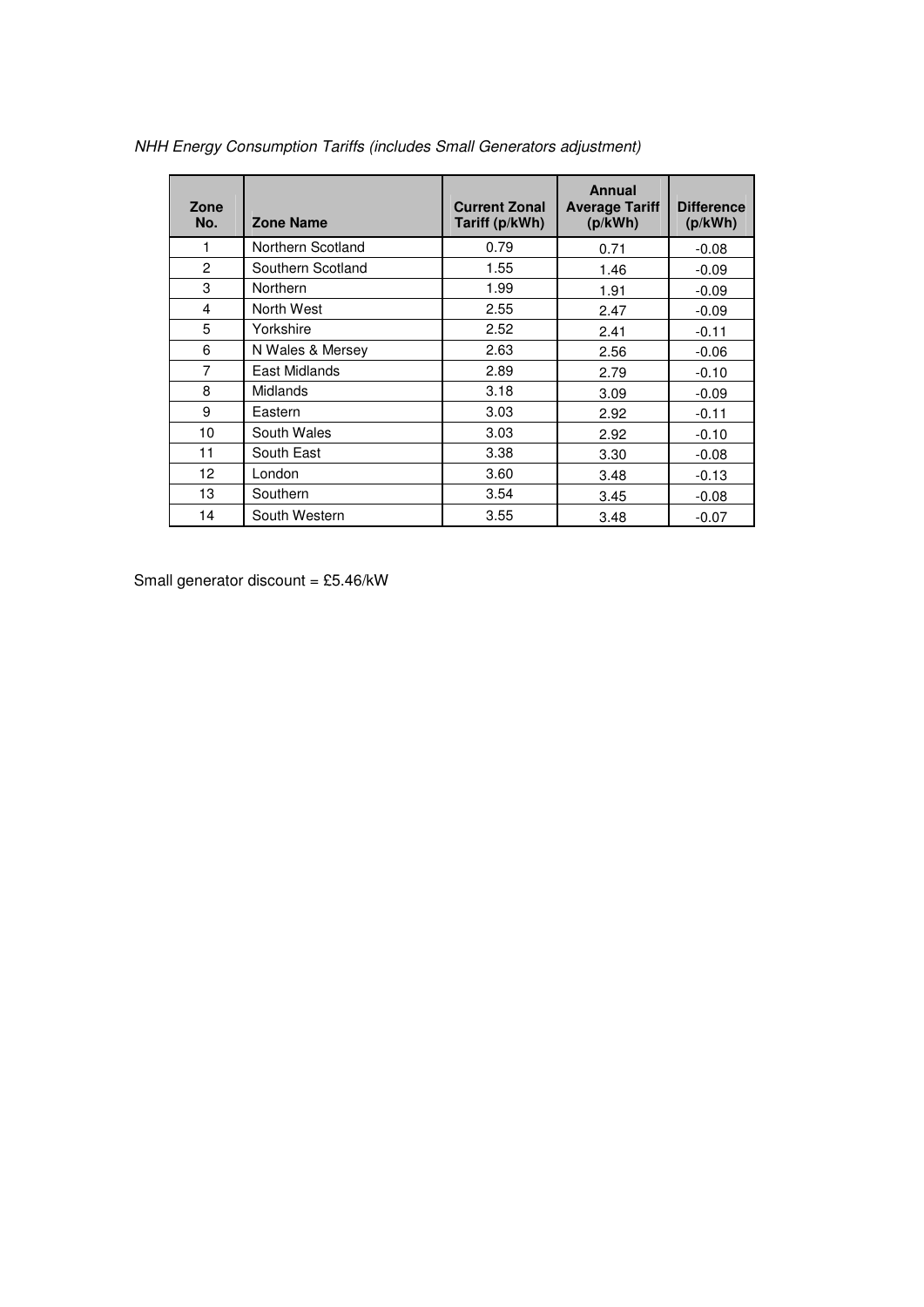# **Appendix C: Updated STTEC and LDTEC tariffs**

Tariffs quoted to 2dp for clarity

| LDTEC tariff (£/kW per<br>week)  |                    | <b>STTEC tariff (£/kW)</b> |                                          |                                          |                                          |
|----------------------------------|--------------------|----------------------------|------------------------------------------|------------------------------------------|------------------------------------------|
| <b>Power Station</b>             | <b>Higher Rate</b> | <b>Lower Rate</b>          | 28 Days<br><b>STTEC</b><br><b>Period</b> | 35 Days<br><b>STTEC</b><br><b>Period</b> | 42 Days<br><b>STTEC</b><br><b>Period</b> |
| Aberthaw                         | 0.07               | 0.01                       | 0.27                                     | 0.34                                     | 0.41                                     |
| Aigas                            | 1.11               | 0.08                       | 4.46                                     | 5.57                                     | 6.69                                     |
| An Suidhe Wind Farm, Argyll      | 0.78               | 0.06                       | 3.14                                     | 3.92                                     | 4.71                                     |
| Andershaw                        | 0.80               | 0.06                       | 3.22                                     | 4.02                                     | 4.83                                     |
| Arecleoch                        | 0.61               | 0.04                       | 2.46                                     | 3.07                                     | 3.69                                     |
| Baglan Bay                       | 0.06               | 0.00                       | 0.24                                     | 0.30                                     | 0.36                                     |
| <b>Barking</b>                   | 0.08               | 0.01                       | 0.31                                     | 0.39                                     | 0.47                                     |
| Barry                            | 0.05               | 0.00                       | 0.19                                     | 0.23                                     | 0.28                                     |
| <b>Black Law</b>                 | 0.87               | 0.06                       | 3.49                                     | 4.36                                     | 5.24                                     |
| <b>Brimsdown</b>                 | 0.08               | 0.01                       | 0.31                                     | 0.39                                     | 0.47                                     |
| <b>Britned</b>                   | 0.09               | 0.01                       | 0.34                                     | 0.43                                     | 0.52                                     |
| Clunie                           | 0.96               | 0.07                       | 3.83                                     | 4.79                                     | 5.75                                     |
| Cockenzie                        | 0.69               | 0.05                       | 2.77                                     | 3.46                                     | 4.15                                     |
| Connahs Quay                     | 0.23               | 0.02                       | 0.93                                     | 1.16                                     | 1.39                                     |
| Corby                            | 0.11               | 0.01                       | 0.43                                     | 0.54                                     | 0.65                                     |
| Coryton                          | 0.09               | 0.01                       | 0.36                                     | 0.45                                     | 0.54                                     |
| Cottam                           | 0.23               | 0.02                       | 0.93                                     | 1.16                                     | 1.39                                     |
| <b>Cottam Development Centre</b> | 0.23               | 0.02                       | 0.93                                     | 1.16                                     | 1.39                                     |
| Cowes                            | 0.00               | 0.00                       | 0.00                                     | 0.00                                     | 0.00                                     |
| Cruachan                         | 0.79               | 0.06                       | 3.18                                     | 3.97                                     | 4.76                                     |
| Crystal Rig 2                    | 0.69               | 0.05                       | 2.77                                     | 3.46                                     | 4.15                                     |
| Culligran                        | 1.15               | 0.08                       | 4.61                                     | 5.76                                     | 6.91                                     |
| Damhead Creek                    | 0.09               | 0.01                       | 0.34                                     | 0.43                                     | 0.52                                     |
| Deanie                           | 1.19               | 0.09                       | 4.78                                     | 5.97                                     | 7.16                                     |
| Deeside                          | 0.23               | 0.02                       | 0.93                                     | 1.16                                     | 1.39                                     |
| Derwent                          | 0.11               | 0.01                       | 0.43                                     | 0.54                                     | 0.65                                     |
| Didcot                           | 0.00               | 0.00                       | 0.01                                     | 0.01                                     | 0.02                                     |
| Didcot B                         | 0.00               | 0.00                       | 0.01                                     | 0.01                                     | 0.02                                     |
| Didcot GTs                       | 0.00               | 0.00                       | 0.01                                     | 0.01                                     | 0.02                                     |
| Dinorwig                         | 0.52               | 0.04                       | 2.09                                     | 2.62                                     | 3.14                                     |
| Drax                             | 0.33               | 0.02                       | 1.31                                     | 1.64                                     | 1.97                                     |
| Dungeness B                      | 0.08               | 0.01                       | 0.31                                     | 0.38                                     | 0.46                                     |
| Dunlaw Extension                 | 0.71               | 0.05                       | 2.85                                     | 3.56                                     | 4.27                                     |
| <b>Edinbane Wind</b>             | 1.48               | 0.11                       | 5.92                                     | 7.40                                     | 8.88                                     |
| Eggborough                       | 0.33               | 0.02                       | 1.31                                     | 1.64                                     | 1.97                                     |
| Errochty                         | 0.96               | 0.07                       | 3.83                                     | 4.79                                     | 5.75                                     |
| Fallago                          | 0.70               | 0.05                       | 2.81                                     | 3.52                                     | 4.22                                     |
| Farr Windfarm                    | 1.34               | 0.10                       | 5.35                                     | 6.69                                     | 8.03                                     |
| Fasnakyle G1 & G3                | 1.23               | 0.09                       | 4.92                                     | 6.15                                     | 7.38                                     |
| Fawley                           | 0.00               | 0.00                       | 0.00                                     | 0.00                                     | 0.00                                     |
| Fawley CHP                       | 0.00               | 0.00                       | 0.00                                     | 0.00                                     | 0.00                                     |
| Ferrybridge B                    | 0.33               | 0.02                       | 1.33                                     | 1.66                                     | 1.99                                     |
| Ffestiniog                       | 0.23               | 0.02                       | 0.92                                     | 1.14                                     | 1.37                                     |
| <b>Fiddlers Ferry</b>            | 0.33               | 0.02                       | 1.33                                     | 1.66                                     | 1.99                                     |
| Fife                             | 0.75               | 0.05                       | 2.99                                     | 3.74                                     | 4.48                                     |
| Finlarig                         | 0.97               | 0.07                       | 3.88                                     | 4.85                                     | 5.82                                     |
| Foyers                           | 1.11               | 0.08                       | 4.45                                     | 5.56                                     | 6.67                                     |
| French Interconnector            | 0.09<br>0.21       | 0.01                       | 0.34                                     | 0.43                                     | 0.52                                     |
| Glandford Brigg                  |                    | 0.02                       | 0.86                                     | 1.07                                     | 1.29                                     |
| Glendoe<br>Glenmoriston          | 1.32               | 0.10                       | 5.29                                     | 6.61                                     | 7.94<br>7.70                             |
|                                  | 1.28               | 0.09                       | 5.13                                     | 6.41                                     |                                          |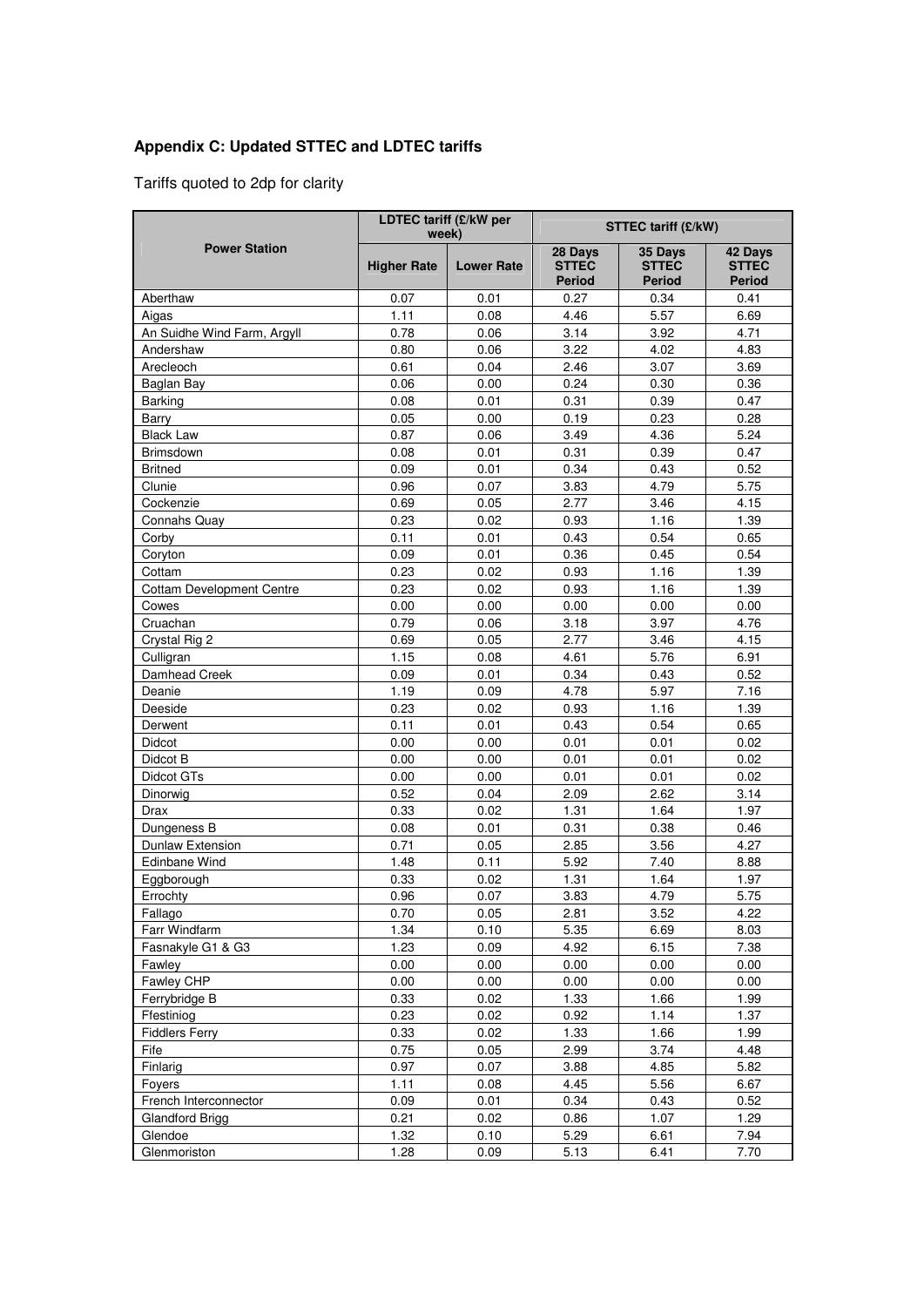|                                       | LDTEC tariff (£/kW per<br>week) |                   | <b>STTEC tariff (£/kW)</b>               |                                          |                                   |  |
|---------------------------------------|---------------------------------|-------------------|------------------------------------------|------------------------------------------|-----------------------------------|--|
| <b>Power Station</b>                  | <b>Higher Rate</b>              | <b>Lower Rate</b> | 28 Days<br><b>STTEC</b><br><b>Period</b> | 35 Days<br><b>STTEC</b><br><b>Period</b> | 42 Days<br><b>STTEC</b><br>Period |  |
| Gordonbush Wind                       | 1.15                            | 0.08              | 4.58                                     | 5.73                                     | 6.87                              |  |
| Grain                                 | 0.09                            | 0.01              | 0.34                                     | 0.43                                     | 0.52                              |  |
| Grangemouth                           | 0.73                            | 0.05              | 2.93                                     | 3.66                                     | 4.39                              |  |
| <b>Great Yarmouth</b>                 | 0.11                            | 0.01              | 0.43                                     | 0.54                                     | 0.65                              |  |
| Greater Gabbard Offshore Wind<br>Farm | 0.15                            | 0.01              | 0.61                                     | 0.77                                     | 0.92                              |  |
| <b>Hadyard Hill</b>                   | 0.69                            | 0.05              | 2.75                                     | 3.44                                     | 4.13                              |  |
| Hartlepool                            | 0.52                            | 0.04              | 2.07                                     | 2.59                                     | 3.11                              |  |
| Heysham                               | 0.33                            | 0.02              | 1.31                                     | 1.64                                     | 1.97                              |  |
| Hinkley Point B                       | 0.00                            | 0.00              | 0.00                                     | 0.00                                     | 0.00                              |  |
| Hunterston                            | 0.68                            | 0.05              | 2.74                                     | 3.42                                     | 4.11                              |  |
| Immingham                             | 0.32                            | 0.02              | 1.27                                     | 1.59                                     | 1.91                              |  |
| <b>Indian Queens</b>                  | 0.00                            | 0.00              | 0.00                                     | 0.00                                     | 0.00                              |  |
| Invergarry                            | 1.20                            | 0.09              | 4.81                                     | 6.02                                     | 7.22                              |  |
| Ironbridge                            | 0.12                            | 0.01              | 0.47                                     | 0.58                                     | 0.70                              |  |
| Keadby                                | 0.22                            | 0.02              | 0.89                                     | 1.11                                     | 1.34                              |  |
| Kilbraur                              | 1.14                            | 0.08              | 4.55                                     | 5.69                                     | 6.83                              |  |
| Killingholme (NP)                     | 0.35                            | 0.03              | 1.40                                     | 1.74                                     | 2.09                              |  |
| Killingholme (Powergen)               | 0.35                            | 0.03              | 1.40                                     | 1.74                                     | 2.09                              |  |
| Kilmorack                             | 1.10                            | 0.08              | 4.38                                     | 5.48                                     | 6.57                              |  |
| Kings Lynn A                          | 0.21                            | 0.02              | 0.86                                     | 1.07                                     | 1.29                              |  |
| Kingsnorth                            | 0.09                            | 0.01              | 0.34                                     | 0.43                                     | 0.52                              |  |
| Langage                               | 0.00                            | 0.00              | 0.00                                     | 0.00                                     | 0.00                              |  |
| Little Barford                        | 0.12                            | 0.01              | 0.47                                     | 0.58                                     | 0.70                              |  |
| Littlebrook D                         | 0.08                            | 0.01              | 0.31                                     | 0.38                                     | 0.46                              |  |
| Lochay                                | 0.97                            | 0.07              | 3.89                                     | 4.86                                     | 5.83                              |  |
| Longannet                             | 0.75                            | 0.06              | 3.01                                     | 3.77                                     | 4.52                              |  |
| Luichart                              | 1.13                            | 0.08              | 4.52                                     | 5.65                                     | 6.78                              |  |
| Marchwood                             | 0.00                            | 0.00              | 0.00                                     | 0.00                                     | 0.00                              |  |
| Mark Hill Wind Farm                   | 0.60                            | 0.04              | 2.41                                     | 3.01                                     | 3.62                              |  |
| Medway                                | 0.09                            | 0.01              | 0.34                                     | 0.43                                     | 0.52                              |  |
| Millennium Wind                       | 1.30                            | 0.09              | 5.18                                     | 6.48                                     | 7.77                              |  |
| Mossford                              | 1.23                            | 0.09              | 4.91                                     | 6.14                                     | 7.37                              |  |
| Moyle Interconnector                  | 0.56                            | 0.04              | 2.25                                     | 2.81                                     | 3.37                              |  |
| Nant                                  | 0.83                            | 0.06              | 3.31                                     | 4.13                                     | 4.96                              |  |
| Oldbury-on-Severn                     | 0.12                            | 0.01              | 0.49                                     | 0.62                                     | 0.74                              |  |
| Orrin                                 | 1.09                            | 0.08              | 4.35                                     | 5.44                                     | 6.52                              |  |
| Peterborough                          | 0.21                            | 0.02              | 0.86                                     | 1.07                                     | 1.29                              |  |
| Peterhead                             | 1.03                            | 0.08              | 4.12                                     | 5.15                                     | 6.18                              |  |
| Quoich                                | 1.23                            | 0.09              | 4.92                                     | 6.15                                     | 7.38                              |  |
| Ratcliffe-on-Soar                     | 0.13                            | 0.01              | 0.50                                     | 0.63                                     | 0.75                              |  |
| Rocksavage                            | 0.22                            | 0.02              | 0.87                                     | 1.09                                     | 1.31                              |  |
| Roosecote                             | 0.31                            | 0.02              | 1.24                                     | 1.55                                     | 1.86                              |  |
| Rugeley B                             | 0.12                            | 0.01              | 0.47                                     | 0.58                                     | 0.70                              |  |
| <b>Rye House</b>                      | 0.08                            | 0.01              | 0.31                                     | 0.38                                     | 0.46                              |  |
| Saltend                               | 0.33                            | 0.02              | 1.33                                     | 1.67                                     | 2.00                              |  |
| Seabank                               | 0.05                            | 0.00              | 0.22                                     | 0.27                                     | 0.33                              |  |
| Sellafield                            | 0.31                            | 0.02              | 1.24                                     | 1.55                                     | 1.86                              |  |
| Severn Power                          | 0.06                            | 0.00              | 0.23                                     | 0.28                                     | 0.34                              |  |
| Sheringham Shoal Offshore<br>Windfarm | 0.11                            | 0.01              | 0.43                                     | 0.54                                     | 0.65                              |  |
| Shoreham                              | 0.00                            | 0.00              | 0.00                                     | 0.00                                     | 0.00                              |  |
| Shotton                               | 0.21                            | 0.02              | 0.86                                     | 1.07                                     | 1.29                              |  |
| Sizewell B                            | 0.12                            | 0.01              | 0.47                                     | 0.58                                     | 0.70                              |  |
| Sloy G2 & G3                          | 0.73                            | 0.05              | 2.93                                     | 3.67                                     | 4.40                              |  |
| South Humber Bank                     | 0.35                            | 0.03              | 1.40                                     | 1.75                                     | 2.10                              |  |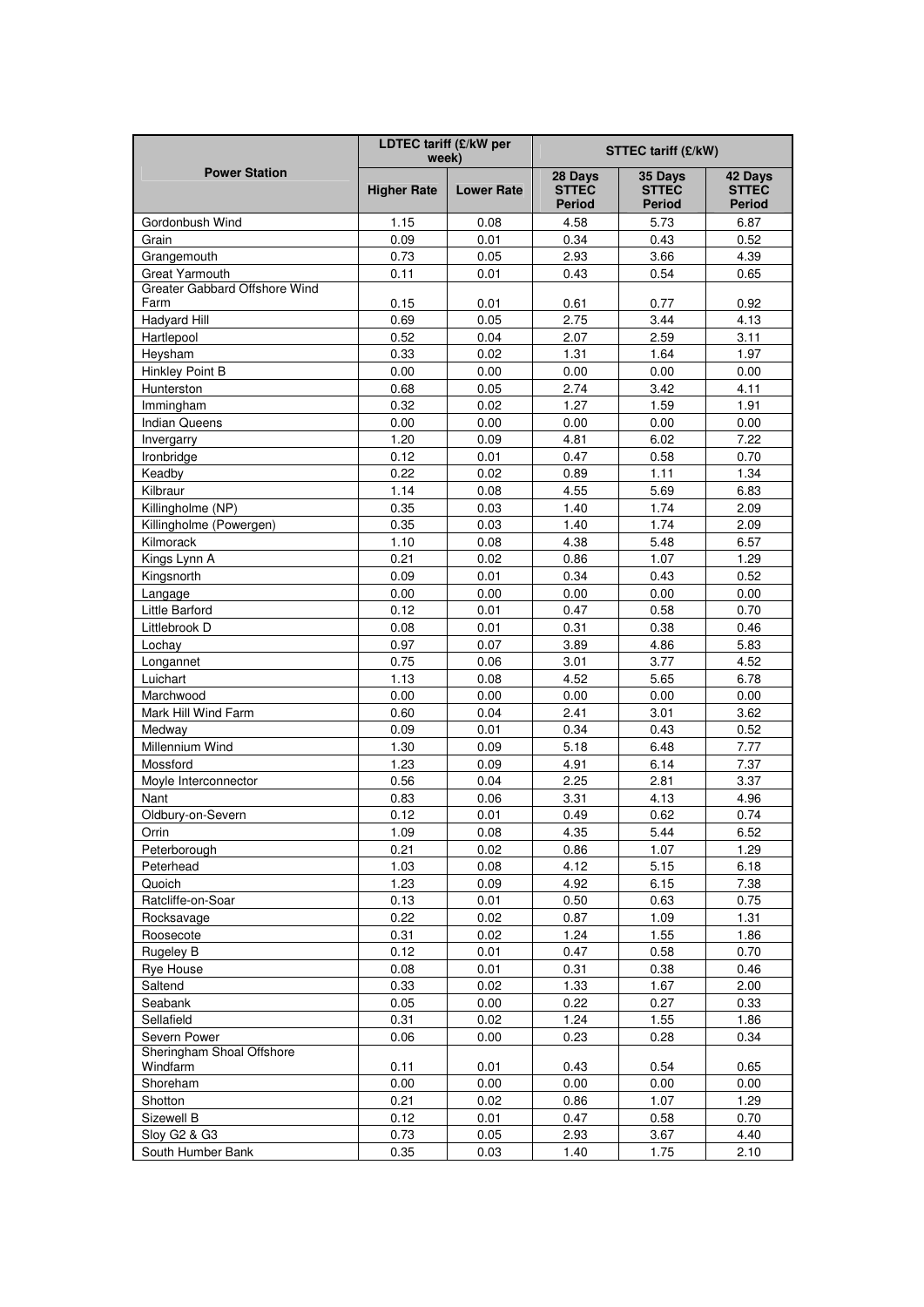|                             | LDTEC tariff (£/kW per<br>week) |                   | <b>STTEC tariff (£/kW)</b>               |                                          |                                          |
|-----------------------------|---------------------------------|-------------------|------------------------------------------|------------------------------------------|------------------------------------------|
| <b>Power Station</b>        | <b>Higher Rate</b>              | <b>Lower Rate</b> | 28 Days<br><b>STTEC</b><br><b>Period</b> | 35 Days<br><b>STTEC</b><br><b>Period</b> | 42 Days<br><b>STTEC</b><br><b>Period</b> |
| Spalding                    | 0.23                            | 0.02              | 0.94                                     | 1.17                                     | 1.41                                     |
| Staythorpe                  | 0.23                            | 0.02              | 0.93                                     | 1.16                                     | 1.39                                     |
| <b>Sutton Bridge</b>        | 0.22                            | 0.02              | 0.89                                     | 1.11                                     | 1.34                                     |
| <b>Taylors Lane</b>         | 0.00                            | 0.00              | 0.00                                     | 0.00                                     | 0.00                                     |
| Teesside                    | 0.51                            | 0.04              | 2.06                                     | 2.57                                     | 3.08                                     |
| Thanet Offshore Windfarm    | 0.07                            | 0.00              | 0.27                                     | 0.34                                     | 0.41                                     |
| <b>Tilbury B</b>            | 0.08                            | 0.01              | 0.31                                     | 0.39                                     | 0.47                                     |
| Toddleburn                  | 0.71                            | 0.05              | 2.85                                     | 3.56                                     | 4.27                                     |
| Torness                     | 0.69                            | 0.05              | 2.76                                     | 3.45                                     | 4.14                                     |
| <b>Uskmouth</b>             | 0.06                            | 0.00              | 0.25                                     | 0.31                                     | 0.37                                     |
| Walney I Offshore Windfarm  | 0.31                            | 0.02              | 1.24                                     | 1.55                                     | 1.86                                     |
| <b>West Burton</b>          | 0.23                            | 0.02              | 0.93                                     | 1.16                                     | 1.39                                     |
| West Burton B Power Station | 0.23                            | 0.02              | 0.93                                     | 1.16                                     | 1.39                                     |
| Whitelee                    | 0.76                            | 0.06              | 3.04                                     | 3.80                                     | 4.56                                     |
| Wilton                      | 0.51                            | 0.04              | 2.06                                     | 2.57                                     | 3.08                                     |
| Wylfa                       | 0.36                            | 0.03              | 1.43                                     | 1.79                                     | 2.15                                     |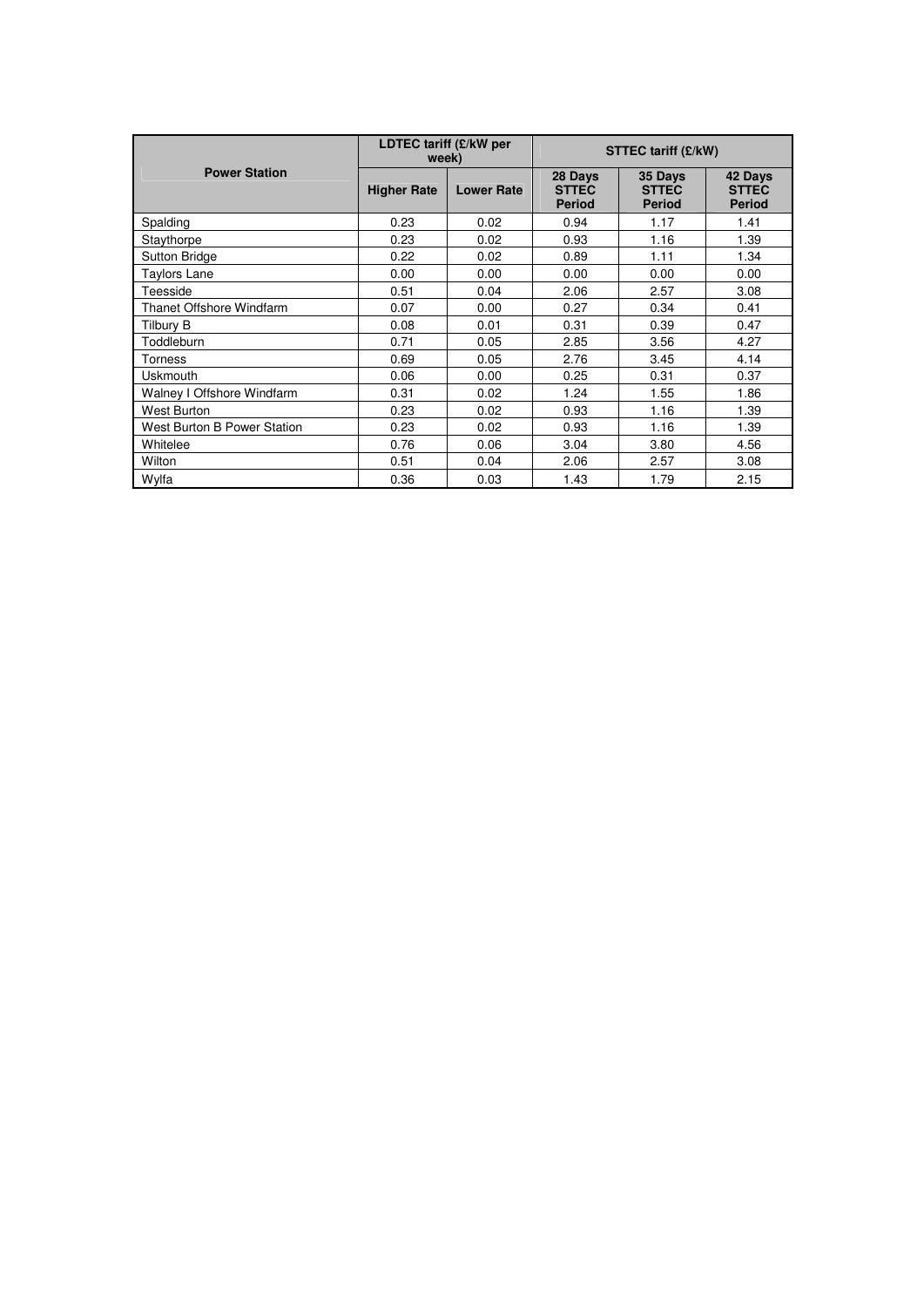# **Appendix D: Calculation of revised monthly and annual liabilities**

#### Generation liabilities

The following information is needed to calculate revised annual and monthly generation TNUoS liabilities:

- **Q** payments made to date;
- $\Box$  in positive charging zones (based on the effective tariff), the highest TEC in the charging year, and in negative charging zones (based on the effective tariff) the average of the three peak exports, each separated by 10 days; and
- $\Box$  effective tariff for the relevant generation zone.

In positive generation zones, the revised annual and remaining monthly liabilities are given by:

Revised Annual Liability =  $TEC \times$  effective tariff

Remaining Monthly Liability =  $\frac{\text{Revised Annual Liability - Payments made to date}}{\text{Im}(1 + \frac{1}{2})}$ Months remaing in 2010/11

In negative generation zones, the overall approach is as outlined above albeit generators' annual payments are based on the average of the three peak exports between 1 November and 28 February, each peak separated by at least 10 clear days. During the year payments are generally based on TEC but, to the extent the generators average export is less than TEC, an adjustment will be made during generation reconciliation.

#### HH demand liabilities

For suppliers with half-hourly (HH) demand within their portfolio, the following information is needed to calculate revised annual and monthly liabilities:

- **Q** payments made to date;
- $\Box$  triad demand; and
- $\Box$  effective tariff for the relevant demand zone.

The revised annual and remaining monthly HH demand liabilities are given by:

Revised Annual Liability = Triad demand  $\times$  effective tariff

Remaining Monthly Liability =  $\frac{100,000,000,0000}{\text{Months remain} in 2010/11}$ Revised Annual Liability - Payments made to date

Throughout the year charges will remain based on the suppliers' own forecast triad demand. To the extent that the supplier's actual triad demand is different from that forecast, an adjustment will be made during initial demand reconciliation.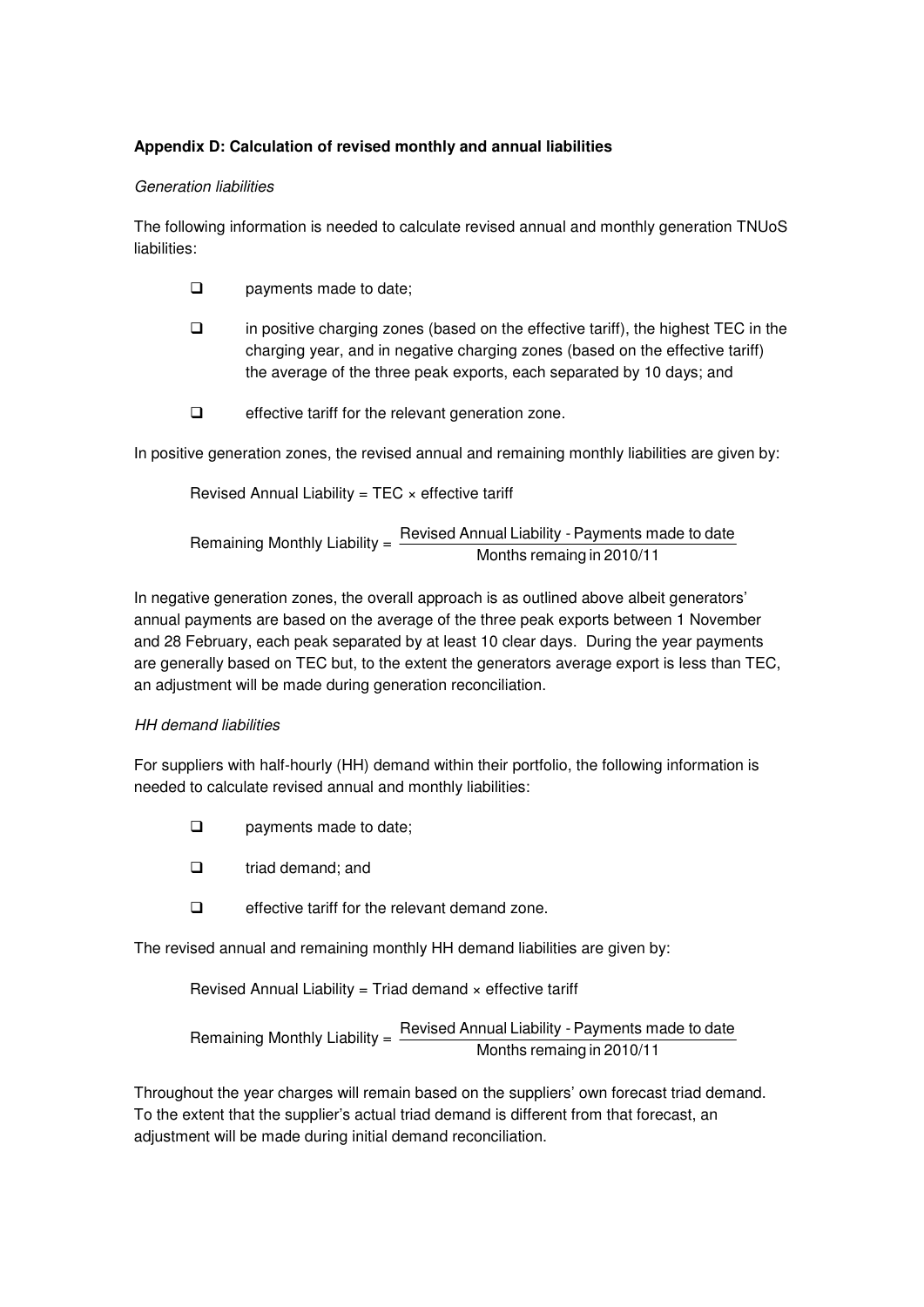#### NHH Demand liabilities

For suppliers with non half-hourly (NHH) demand within their portfolio, the following information is needed to calculate revised annual and monthly liabilities:

| $\Box$ | annual energy consumption;                             |
|--------|--------------------------------------------------------|
| $\Box$ | energy consumption before and after the tariff update; |

- **Q** payments made to date; and
- $\Box$  the initial and updated tariffs in the relevant demand zone.

The revised annual and remaining monthly NHH demand liabilities are given by:

Revised Annual Liability = (Consumption with initial tariff  $\times$  initial tariff) + (Consumption with updated tariff × updated tariff)

 Remaining Monthly Liability = Months remaing in 2010/11 Revised Annual Liability - Payments made to date

National Grid will forecast consumption of each supplier for the period that the initial tariff applied and will then derive the consumption during the period that updated tariff applies using suppliers' own forecast of total annual energy consumption. National Grid's forecast will be based on actual metered data, where available, and suppliers' consumption during the equivalent months in the previous year, using a similar methodology to that described in Appendix TN-7 in the Statement of the Use of System Charging Methodology. National Grid intends to write to all suppliers with the data it has used to derive this forecast and suppliers will have the opportunity to amend this. To the extent that either National Grid's or suppliers' energy consumption forecasts are different from the actual consumption during the relevant periods, an adjustment will be made during the initial demand reconciliation.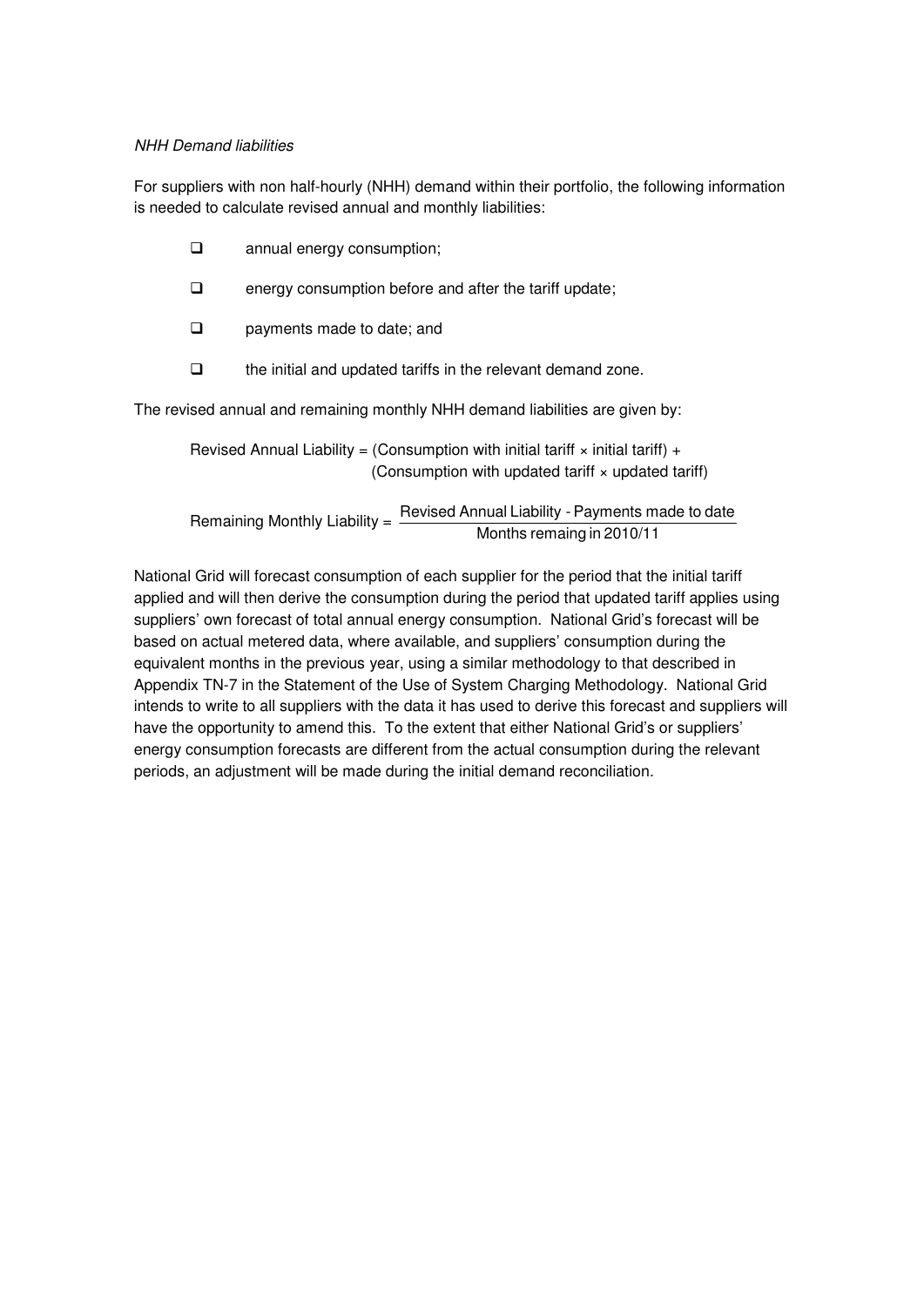#### **Appendix E1: Example - Generation tariff changes**

A 1000MW generator in Zone 10 currently has a tariff of £8.79/kW and this will change to £10.28/kW on 1 December 2010. Prior to the tariff update the effective tariff is £8.79/kW, as it was expected to apply for the full 12 month period, and following the tariff change the effective tariff will be £9.29/kW. The resulting annual and monthly liabilities are shown in the following table.

|            | TEC  | <b>Effective</b> | <b>Annual liability</b> | Payment to            | <b>Monthly</b> |
|------------|------|------------------|-------------------------|-----------------------|----------------|
| Month      | (MW) | Tariff (£/kW)    | (£m)                    | date $(\mathfrak{m})$ | Payment (£m)   |
| Apr        | 1000 | 8.79             | 8.8                     | 0.00                  | 0.73           |
| May        | 1000 | 8.79             | 8.8                     | 0.73                  | 0.73           |
| Jun        | 1000 | 8.79             | 8.8                     | 1.47                  | 0.73           |
| Jul        | 1000 | 8.79             | 8.8                     | 2.20                  | 0.73           |
| Aug        | 1000 | 8.79             | 8.8                     | 2.93                  | 0.73           |
| Sep        | 1000 | 8.79             | 8.8                     | 3.66                  | 0.73           |
| Oct        | 1000 | 8.79             | 8.8                     | 4.40                  | 0.73           |
| Nov        | 1000 | 8.79             | 8.8                     | 5.13                  | 0.73           |
| <b>Dec</b> | 1000 | 9.29             | 9.3                     | 5.86                  | 0.86           |
| Jan        | 1000 | 9.29             | 9.3                     | 6.72                  | 0.86           |
| Feb        | 1000 | 9.29             | 9.3                     | 7.57                  | 0.86           |
| Mar        | 1000 | 9.29             | 9.3                     | 8.43                  | 0.86           |
| Total      |      |                  |                         |                       | 9.29           |

#### **Negative charging zones**

A 1000MW generator in Zone 19 currently has a tariff of -£2.64/kW and this will change to -£1.15/kW on 1 December 2010. Prior to the tariff update the effective tariff is -£2.64/kW, as it was expected to apply for the full 12 month period, and following the tariff change the effective tariff will be -£2.14/kW. The resulting annual and monthly liabilities are shown in the following table.

|            | <b>TEC</b> | <b>Effective</b> | <b>Annual liability</b> | Payment to           | <b>Monthly</b> |
|------------|------------|------------------|-------------------------|----------------------|----------------|
| Month      | (MW)       | Tariff $(E/KW)$  | $(\mathbf{Em})$         | date $(\mathbf{Em})$ | Payment (£m)   |
| Apr        | 1000       | $-2.64$          | $-2.6$                  | 0.00                 | $-0.22$        |
| May        | 1000       | $-2.64$          | $-2.6$                  | $-0.22$              | $-0.22$        |
| Jun        | 1000       | $-2.64$          | $-2.6$                  | $-0.44$              | $-0.22$        |
| Jul        | 1000       | $-2.64$          | $-2.6$                  | $-0.66$              | $-0.22$        |
| Aug        | 1000       | $-2.64$          | $-2.6$                  | $-0.88$              | $-0.22$        |
| Sep        | 1000       | $-2.64$          | $-2.6$                  | $-1.10$              | $-0.22$        |
| Oct        | 1000       | $-2.64$          | $-2.6$                  | $-1.32$              | $-0.22$        |
| <b>Nov</b> | 1000       | $-2.64$          | $-2.6$                  | $-1.54$              | $-0.22$        |
| Dec        | 1000       | $-2.14$          | $-2.1$                  | $-1.76$              | $-0.10$        |
| Jan        | 1000       | $-2.14$          | $-2.1$                  | $-1.85$              | $-0.10$        |
| Feb        | 1000       | $-2.14$          | $-2.1$                  | $-1.95$              | $-0.10$        |
| Mar        | 1000       | $-2.14$          | $-2.1$                  | $-2.04$              | $-0.10$        |
| Total      |            |                  |                         |                      | $-2.14$        |

The generator's average 3 export peaks between 1 November 2010 and 28 February 2011, separated by 10 days, was 900MW. This reduces the actual payments that should have been made to the generator and this is recovered through generation reconciliation, as shown in the following table.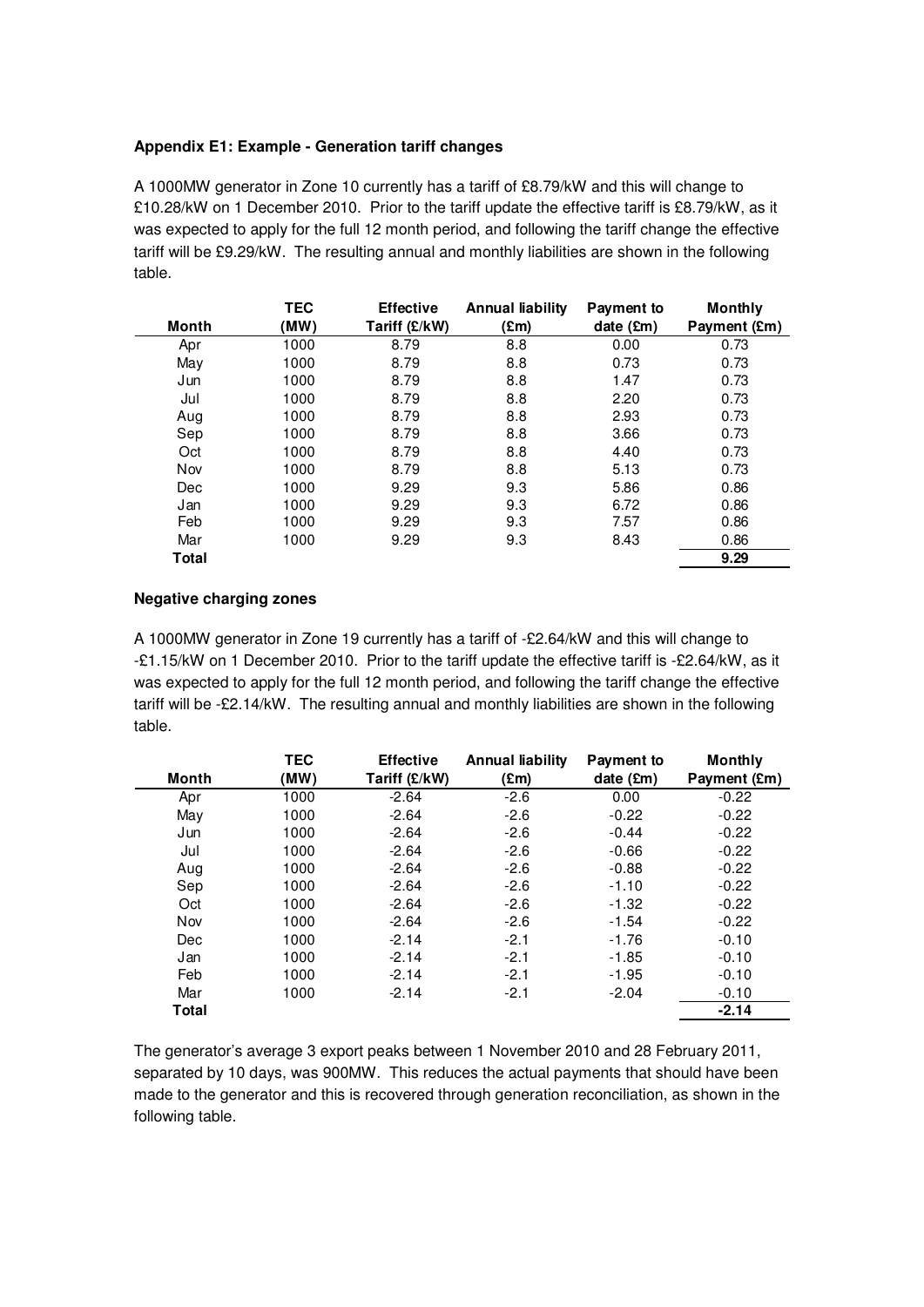|            | <b>Actual Export</b> | <b>Monthly Liability based</b> | <b>Previously invoiced</b> | Reconciliation |
|------------|----------------------|--------------------------------|----------------------------|----------------|
| Month      | (MW)                 | on actual export (£m)          | $(\text{Em})$              | $(\text{Em})$  |
| Apr        | 900                  | $-0.20$                        | $-0.22$                    | 0.02           |
| May        | 900                  | $-0.20$                        | $-0.22$                    | 0.02           |
| Jun        | 900                  | $-0.20$                        | $-0.22$                    | 0.02           |
| Jul        | 900                  | $-0.20$                        | $-0.22$                    | 0.02           |
| Aug        | 900                  | $-0.20$                        | $-0.22$                    | 0.02           |
| Sep        | 900                  | $-0.20$                        | $-0.22$                    | 0.02           |
| Oct        | 900                  | $-0.20$                        | $-0.22$                    | 0.02           |
| Nov        | 900                  | $-0.20$                        | $-0.22$                    | 0.02           |
| <b>Dec</b> | 900                  | $-0.09$                        | $-0.10$                    | 0.01           |
| Jan        | 900                  | $-0.09$                        | $-0.10$                    | 0.01           |
| Feb        | 900                  | $-0.09$                        | $-0.10$                    | 0.01           |
| Mar        | 900                  | $-0.09$                        | $-0.10$                    | 0.01           |
| Total      |                      | $-1.93$                        | $-2.14$                    | 0.21           |

Note in practice, interest is payable / refundable on a monthly basis.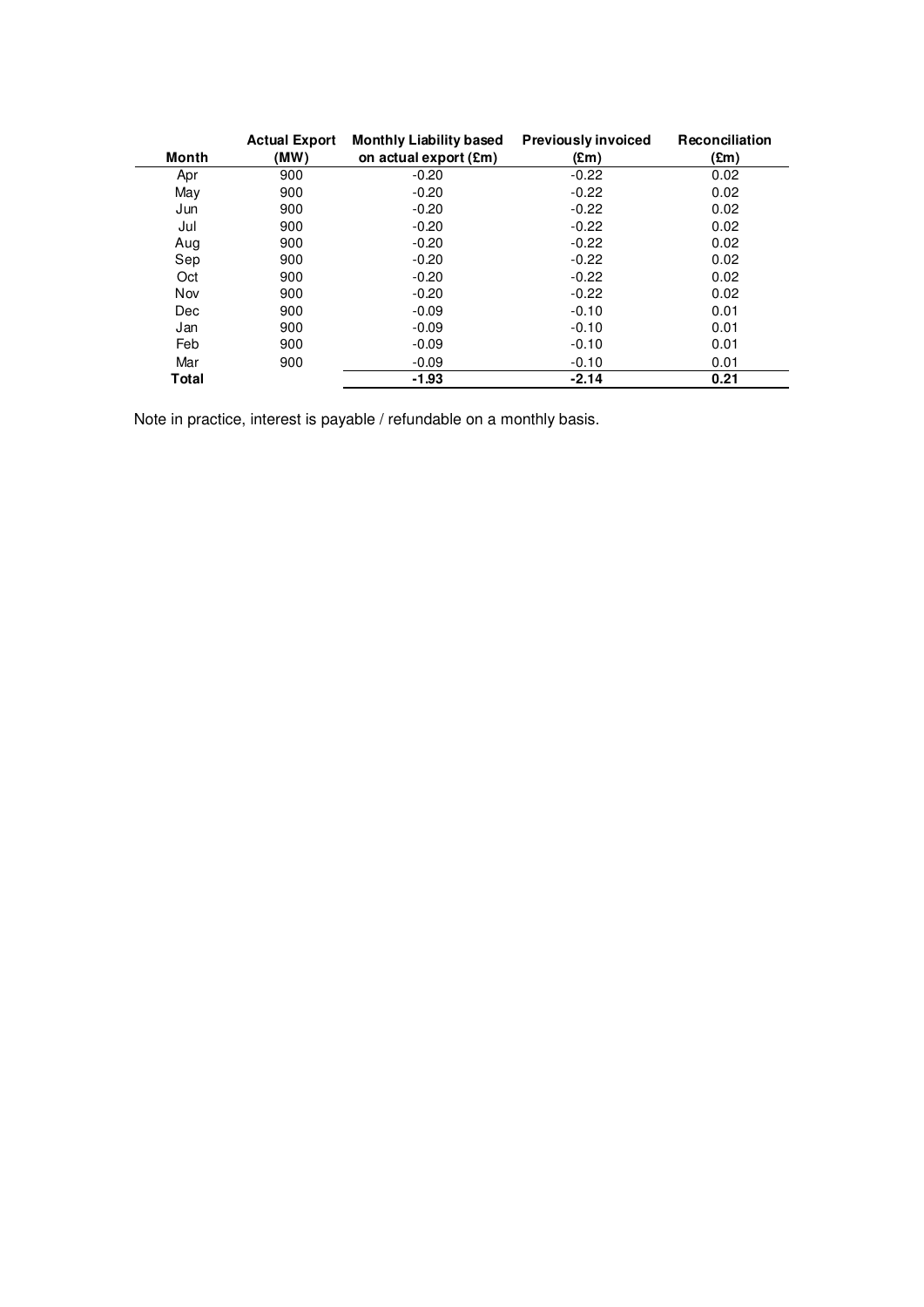#### **Appendix E2: Example – HH Demand tariff changes**

A supplier has a portfolio of HH demand in Zone 6. The supplier's forecast expected triad demand is 300 MW. A mid-year tariff update takes effect on 1 December 2010, changing the TNUoS tariff from £18.89/kW to £16.87/kW. Prior to the tariff update the effective tariff is £18.89/kW, as it was expected to apply for the full 12 month period. The effective tariff from 1 December 2010 is £18.22/kW. The resulting annual and monthly liabilities are shown in the following table.

|            | <b>Forecast Triad</b> | <b>Effective</b> | <b>Forecast Annual</b> | <b>Payment to</b>  | <b>Monthly</b> |
|------------|-----------------------|------------------|------------------------|--------------------|----------------|
| Month      | (MW)                  | Tariff (£/kW)    | liability (£m)         | date $(\text{Em})$ | Payment (£m)   |
| Apr        | 300                   | 18.89            | 5.7                    | 0.00               | 0.47           |
| May        | 300                   | 18.89            | 5.7                    | 0.47               | 0.47           |
| Jun        | 300                   | 18.89            | 5.7                    | 0.94               | 0.47           |
| Jul        | 300                   | 18.89            | 5.7                    | 1.42               | 0.47           |
| Aug        | 300                   | 18.89            | 5.7                    | 1.89               | 0.47           |
| Sep        | 300                   | 18.89            | 5.7                    | 2.36               | 0.47           |
| Oct        | 300                   | 18.89            | 5.7                    | 2.83               | 0.47           |
| Nov        | 300                   | 18.89            | 5.7                    | 3.31               | 0.47           |
| <b>Dec</b> | 300                   | 18.22            | 5.5                    | 3.78               | 0.42           |
| Jan        | 300                   | 18.22            | 5.5                    | 4.20               | 0.42           |
| Feb        | 300                   | 18.22            | 5.5                    | 4.62               | 0.42           |
| Mar        | 300                   | 18.22            | 5.5                    | 5.04               | 0.42           |
| Total      |                       |                  |                        |                    | 5.46           |

# **Annual Reconciliation**

The supplier's actual triad demand was 310MW, which results in an initial demand reconciliation. The supplier's actual liability is £5.65m (310MW × £18.22/kW). The amount paid is £5.46m therefore the reconciliation is £0.18m, which is shown in more detail below.

|              | <b>Actual Triad</b> | <b>Monthly Liability based on</b> | <b>Previously</b> |                       |
|--------------|---------------------|-----------------------------------|-------------------|-----------------------|
| Month        | (MW)                | actual Traid (£m)                 | invoiced (£m)     | <b>Reconciliation</b> |
| Apr          | 310                 | 0.49                              | 0.47              | 0.02                  |
| May          | 310                 | 0.49                              | 0.47              | 0.02                  |
| Jun          | 310                 | 0.49                              | 0.47              | 0.02                  |
| Jul          | 310                 | 0.49                              | 0.47              | 0.02                  |
| Aug          | 310                 | 0.49                              | 0.47              | 0.02                  |
| Sep          | 310                 | 0.49                              | 0.47              | 0.02                  |
| Oct          | 310                 | 0.49                              | 0.47              | 0.02                  |
| Nov          | 310                 | 0.49                              | 0.47              | 0.02                  |
| Dec          | 310                 | 0.44                              | 0.42              | 0.01                  |
| Jan          | 310                 | 0.44                              | 0.42              | 0.01                  |
| Feb          | 310                 | 0.44                              | 0.42              | 0.01                  |
| Mar          | 310                 | 0.44                              | 0.42              | 0.01                  |
| <b>Total</b> |                     | 5.65                              | 5.46              | 0.18                  |

Note in practice, interest is payable / refundable on a monthly basis.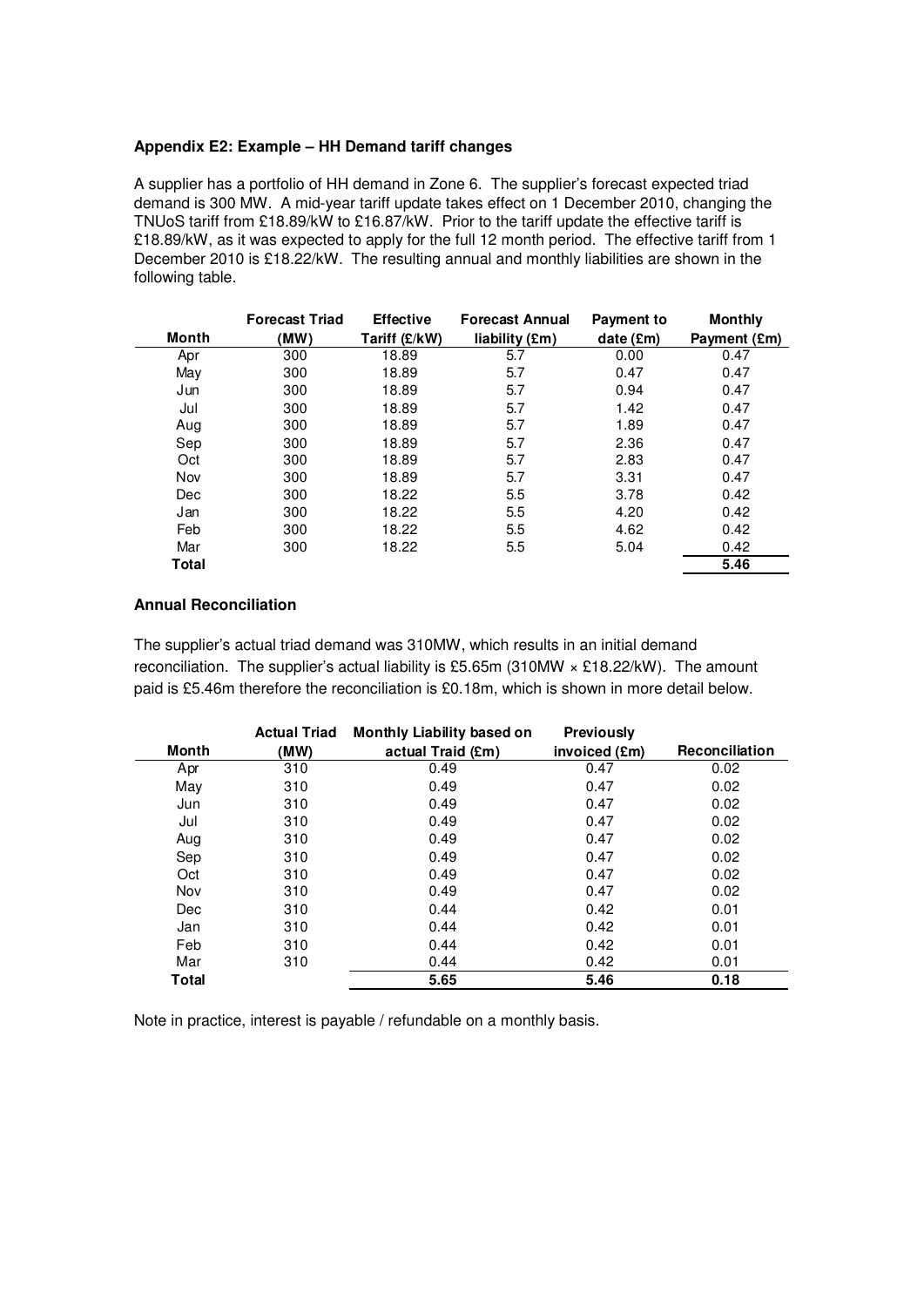#### **Appendix E3: Example – NHH Demand tariff changes**

A supplier has a portfolio NHH demand in Zone 6. The supplier's forecast energy consumption between 4pm to 7pm is expected to be 200 GWh. A mid-year tariff update takes effect on 1 December 2010, at which point National Grid forecasts the supplier's energy consumption to be 60% of the total annual consumption.

The TNUoS tariff changes from 2.63p/kWh to 2.47p/kWh. The chargeable energy consumption prior to the tariff update is forecast to be 120 GWh and the chargeable energy consumption following the tariff update is forecast to be 80 GWh, based on the consumption profile outlined above. Prior to the tariff update the suppliers annual NHH liability was £5.25m and this is changed to £5.12m following the tariff change. The resulting annual and monthly liabilities are shown in the following table.

|       | annual      |            | <b>Consumption Consumption</b> |                |                |            |                |
|-------|-------------|------------|--------------------------------|----------------|----------------|------------|----------------|
|       | consumption | Pre-update | Post-update                    | Applicable     | Annual         | Payment to | <b>Monthly</b> |
| Month | (GWh)       | (GWh)      | (GWh)                          | Tariff (p/kWh) | liability (£m) | date (£m)  | Payment (£m)   |
| Apr   | 200         | 120        |                                | 2.63           | 5.25           | 0.00       | 0.44           |
| May   | 200         | 120        |                                | 2.63           | 5.25           | 0.44       | 0.44           |
| Jun   | 200         | 120        |                                | 2.63           | 5.25           | 0.88       | 0.44           |
| Jul   | 200         | 120        |                                | 2.63           | 5.25           | 1.31       | 0.44           |
| Aug   | 200         | 120        |                                | 2.63           | 5.25           | 1.75       | 0.44           |
| Sep   | 200         | 120        |                                | 2.63           | 5.25           | 2.19       | 0.44           |
| Oct   | 200         | 120        |                                | 2.63           | 5.25           | 2.63       | 0.44           |
| Nov   | 200         | 120        |                                | 2.63           | 5.25           | 3.06       | 0.44           |
| Dec   | 200         |            | 80                             | 2.47           | 5.12           | 3.50       | 0.41           |
| Jan   | 200         |            | 80                             | 2.47           | 5.12           | 3.91       | 0.41           |
| Feb   | 200         |            | 80                             | 2.47           | 5.12           | 4.31       | 0.41           |
| Mar   | 200         |            | 80                             | 2.47           | 5.12           | 4.72       | 0.41           |
| Total |             |            |                                |                |                |            | 5.12           |

#### **Annual Reconciliation**

#### Scenario 1 – Change in total energy consumption

The supplier's actual consumption during the year was 190 GWh but the proportion between consumption pre and post the tariff update is correct i.e. 114 GWh (60%) and 76 GWh (40%). This changes the supplier's total annual liability to £4.87m (i.e. 114 GWh  $\times$  2.63 p/kWh + 76 GWh × 2.47 p/kWh). This results in an initial demand reconciliation of -£0.26m.

| Month | Actual<br>consumption<br>(GWh) | <b>Consumption</b><br>Pre-update<br>(GWh) | Consumption<br>Post-update<br>(GWh) | <b>Actual Monthly</b> | <b>Invoiced</b><br>Liability (£m) Payments (£m) | Reconciliation<br>(£m) |
|-------|--------------------------------|-------------------------------------------|-------------------------------------|-----------------------|-------------------------------------------------|------------------------|
| Apr   | 190                            | 114                                       |                                     | 0.42                  | 0.44                                            | $-0.02$                |
| May   | 190                            | 114                                       |                                     | 0.42                  | 0.44                                            | $-0.02$                |
| Jun   | 190                            | 114                                       |                                     | 0.42                  | 0.44                                            | $-0.02$                |
| Jul   | 190                            | 114                                       |                                     | 0.42                  | 0.44                                            | $-0.02$                |
| Aug   | 190                            | 114                                       |                                     | 0.42                  | 0.44                                            | $-0.02$                |
| Sep   | 190                            | 114                                       |                                     | 0.42                  | 0.44                                            | $-0.02$                |
| Oct   | 190                            | 114                                       |                                     | 0.42                  | 0.44                                            | $-0.02$                |
| Nov   | 190                            | 114                                       |                                     | 0.42                  | 0.44                                            | $-0.02$                |
| Dec   | 190                            |                                           | 76                                  | 0.39                  | 0.41                                            | $-0.02$                |
| Jan   | 190                            |                                           | 76                                  | 0.39                  | 0.41                                            | $-0.02$                |
| Feb   | 190                            |                                           | 76                                  | 0.39                  | 0.41                                            | $-0.02$                |
| Mar   | 190                            |                                           | 76                                  | 0.39                  | 0.41                                            | $-0.02$                |
| Total |                                |                                           |                                     | 4.87                  | 5.12                                            | $-0.26$                |